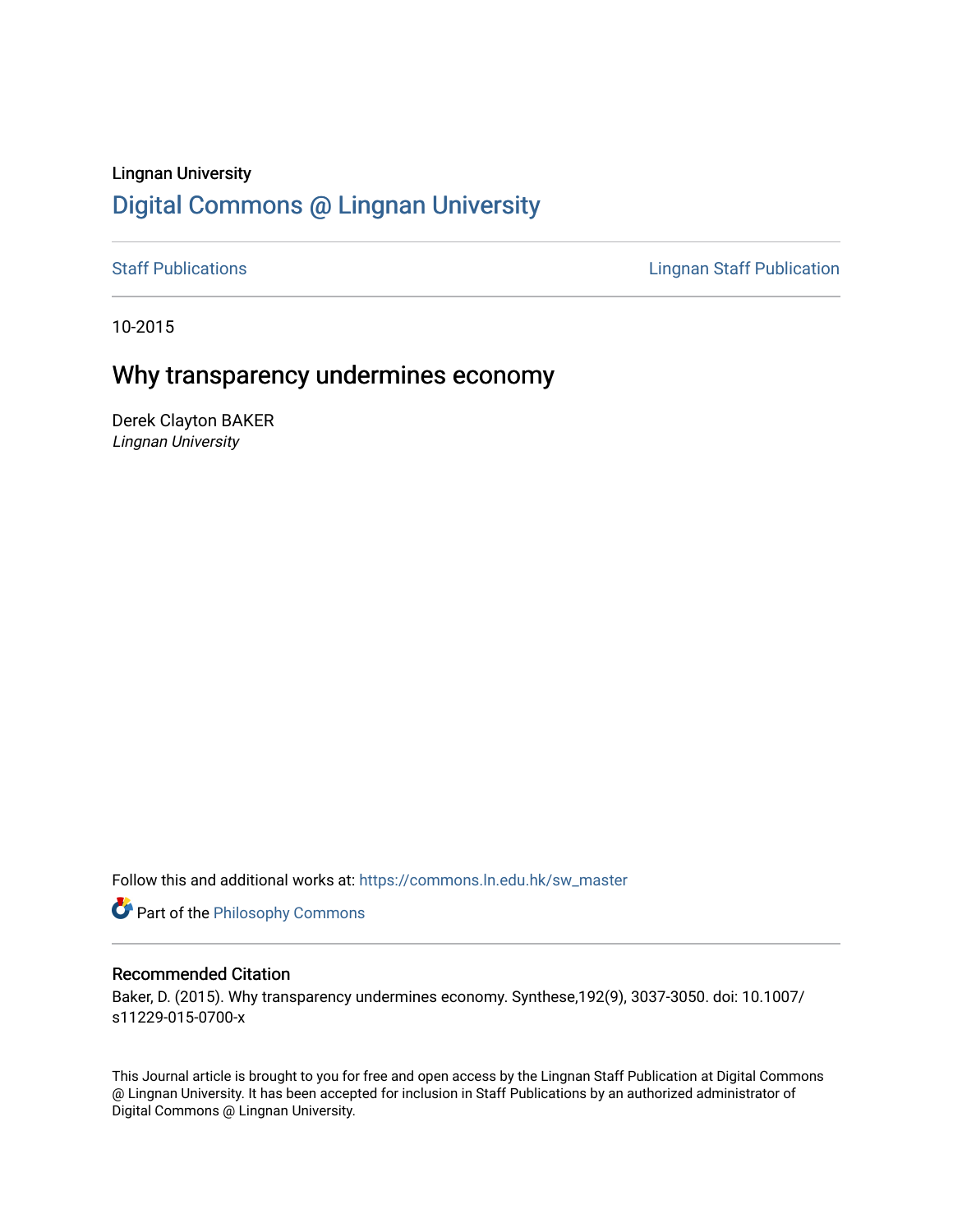## *Why Transparency Undermines Economy*

This is the penultimate draft of a paper forthcoming in *Synthese.*

#### *Abstract*

Alex Byrne (2005; 2011a; 2011b; 2011c and 2012) offers a novel interpretation of the idea that the mind is transparent to its possessor, and that one knows one's own mind by looking out at the world. This paper argues that his (2011c and 2012) attempts to extend this picture of self-knowledge force him to sacrifice the theoretical parsimony he presents as the primary virtue of his account. The paper concludes by discussing two general problems transparency accounts of self-knowledge must address.<sup>1</sup>

#### *1. Introduction*

 

How do we know the contents of our own minds? One answer is that our own minds are transparent to us; we know simply by inquiring about the world (Evans 1982). I can treat the question 'Do I believe that *p*?' as equivalent to the question *whether p*, and by treating the two questions as equivalent, I am almost guaranteed to answer to the first question correctly.

Alexander Byrne (2005 and 2011a) has argued for a particular elaboration of transparency, according to which we know our own minds through an inference rule. All of us (or at least all normal humans) reason according to the following principle:

<sup>1</sup> Thanks to Colin Klein, Tristram McPherson, Jack Woods, and the two anonymous referees for discussion, criticism, and helpful advice. The research in this paper was substantially funded by a grant from the Research Grants Council of Hong Kong Special Administrative Region, China (Project No. LU342612). Ideas in this paper were partly developed while visiting The Australia National University, especially thanks to discussions on the problem of self-knowledge with Ryan Cox and Daniel Stoljar.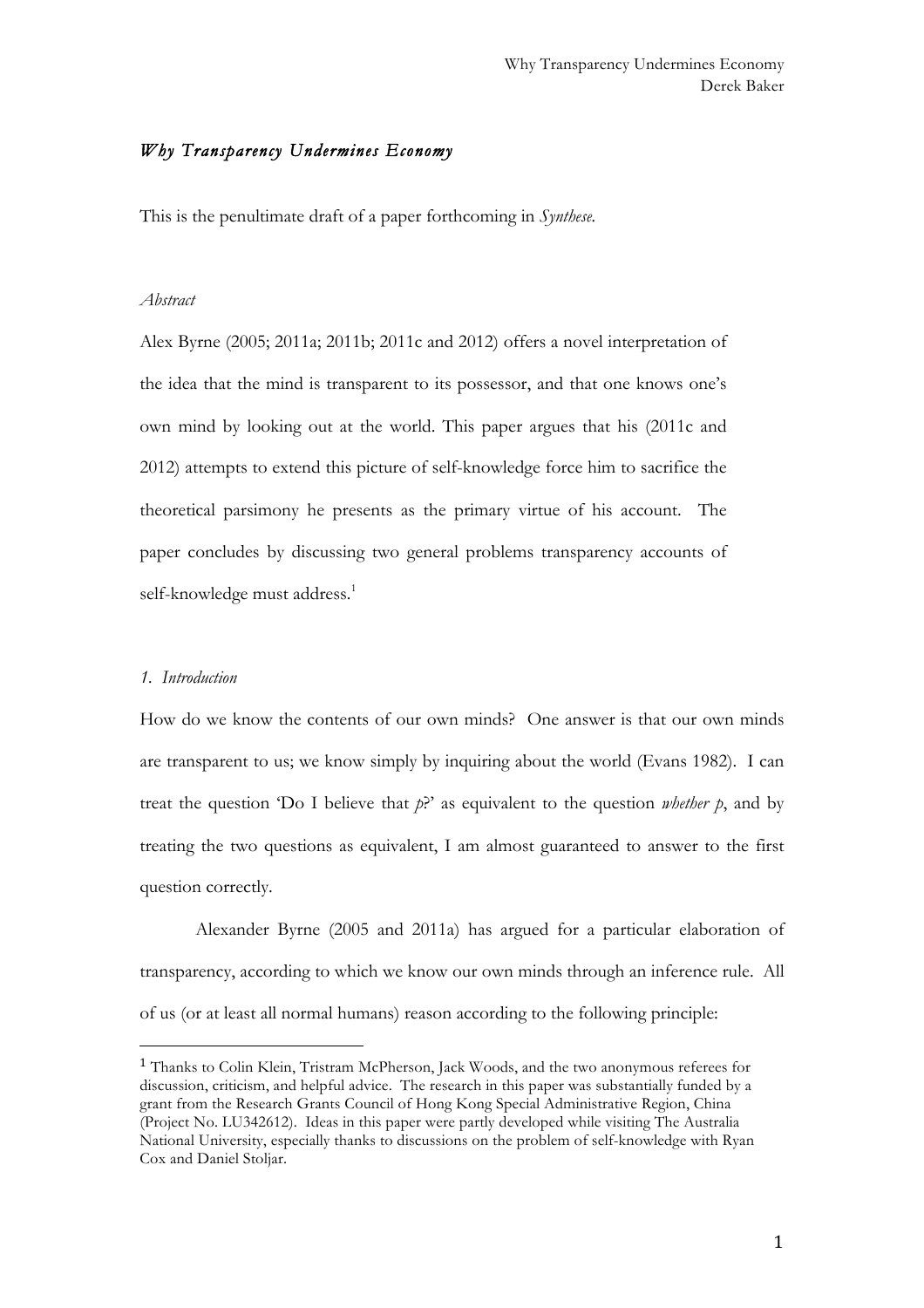#### BEL: If *p,* then believe that you believe that *p*!

Now this principle may seem dubious—I do not believe everything that is the case—but Byrne points out that using it is guaranteed to produce true conclusions anyway. My premises must be the propositions I believe. Byrne thus calls the principle "strongly selfverifying." Because the principle is strongly self-verifying, conclusions reached on its basis are justified; they count as knowledge.

The problem is that transparency looks most plausible when we focus on one particular attitude, belief. A person's beliefs are her picture of what the world is like, and so it is reasonable that we could know them by asking ourselves what the world is like. But optical illusions can persist despite our better knowledge, and thus we cannot know how these illusions appear to us by asking ourselves how the world is—since the world visually appears to us other than the way that, as far as we are concerned, the world is. Intentions, for their part, seem to have the role of changing the world, rather than representing the way the world is (cf. Anscombe 1957; and Humberstone 1992)

In his (2011c) Byrne offers an extension of this inferentialist account to knowledge of one's own intentions; and in his (2012), Byrne offers a similar extension for knowledge of one's own sensory experiences. If his arguments are successful, then his inferentialist version of transparency begins to look extremely credible as a general explanation of the possibility of self-knowledge. The primary virtue of his account is its theoretical simplicity. As he puts it: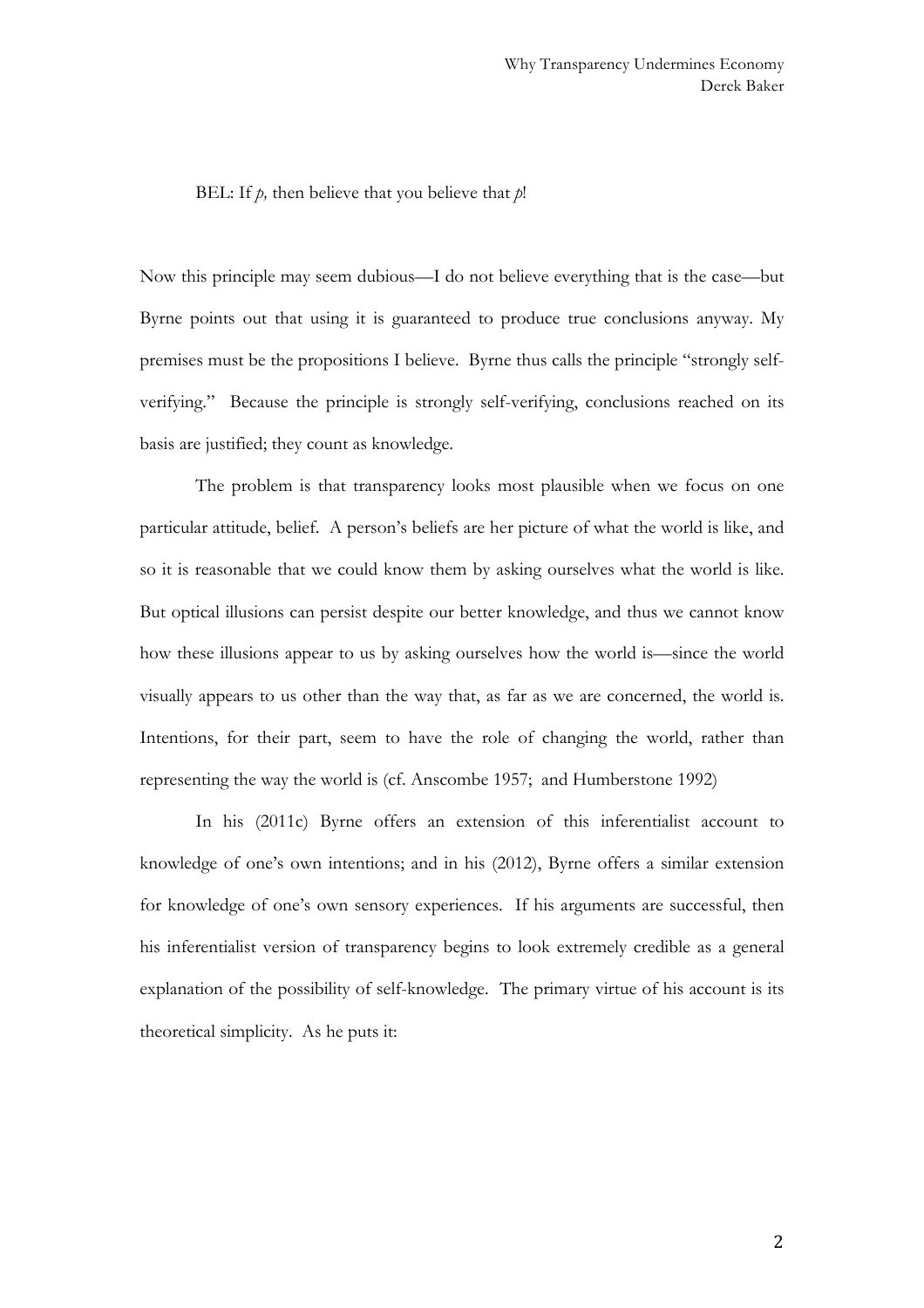…[T]he transparency account is *economical*: it explains self-knowledge in terms of epistemic capacities and abilities that are needed for other subject matters. (2012: 207)

In other words, this account explains how people can know their own mental states without positing any special capacities of self-knowledge (as in Lycan 1996), and without making self-knowledge radically discontinuous with other forms of knowledge (as in McGeer 1996; Moran 2001; Boyle 2011; and arguably Valaris 2014). At the same time, it does not make knowledge of one's mental states essentially third-personal, so that one infers what one thinks on the basis of one's behavior (cf. Carruthers 2013). It preserves, on the one hand, the idea that one's epistemic access to one's own mental states is privileged; at the same time, all that people need for this privileged knowledge is capacities for knowing the external world, plus inference rules.

Byrne's account has been criticized on the grounds that those supposedly utilizing the inference rules would regard them as fallacious—anyone with enough sense to recognize her own fallibility does not think that it follows from the truth of *p* that she believes *p*—and this casts doubt on whether a person disposed to believe that she believes that *p* whenever she believes that *p* is engaged in a process rational enough to be regarded as genuine inference (cf. Boyle 2011; Moran 2012; and Shoemaker 2012; also see Valaris 2011). More recently, Lauren Ashwell (2013) has argued that Byrne's (2011b) account fails as an explanation of knowledge of one's own desires—and only succeeds if we supplement his theory with commitments that undermine its claim to theoretical economy.

This paper continues the second line of argument with respect to his account of intention; in the case of perception, on the other hand, it argues that Byrne has already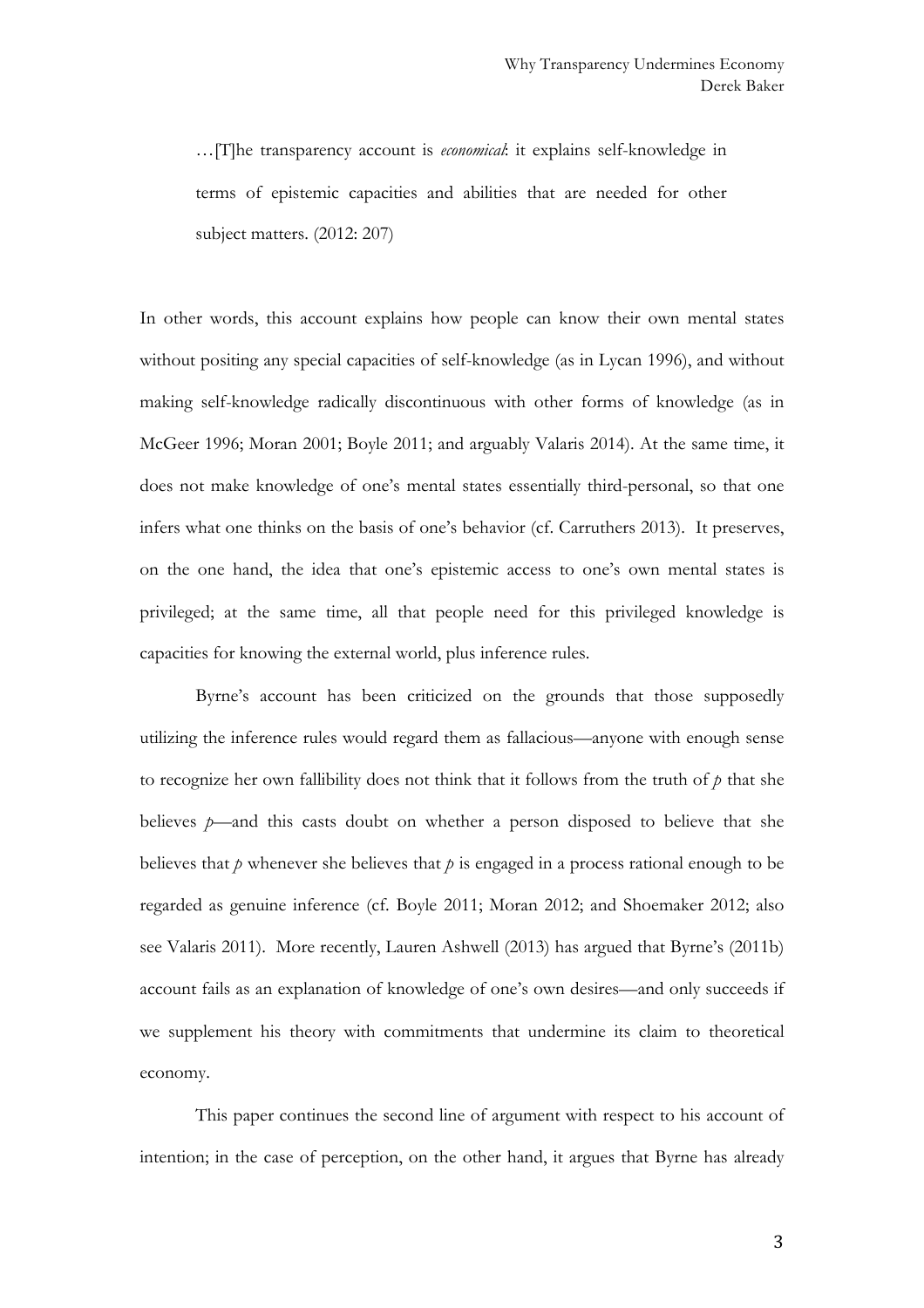taken on commitments incompatible with the goal of economy. Thus, while his attempts to extend the account to perception and intention are ingenious, they rob the account of any claim it might have to theoretical economy, the virtue that was supposed to draw us to inferentialism in the first place. These two objections will illustrate challenges for transparency-based accounts of self-knowledge more generally.

## *2. Knowledge of Perception*

How does Byrne's account apply to perception? We start with the assumption that the content of perception is propositional. I see *that a chair is a few feet in front of me*; I smell *that coffee is brewing*. Byrne makes a further claim about the content of perception: each perceptual mode takes for its content a special class of proposition, one appropriate to the modality. So the content of visual perception is a visual proposition (or *v-proposition*), whereas smell takes for its content olfactory propositions (or *o-propositions*), touch takes tactile propositions, and so on (2012: 197-201).

Byrne only provides a detailed account of vision and its relation to vpropositions, though presumably the relation other senses bear to their respective contents will be analogous. For Byrne, propositions in general can be thought of as ways that the world can be. V-propositions, then, are ways that the world can be *with respect to*  its visible objects and properties, whereas o-propositions are ways that the world can be with respect to objects and properties detectable through smell. It is important to emphasize that the propositions in both cases are not specifically visual or olfactory *representations* of how the world can be; rather, they are what visual or olfactory experience represents—they are the ways the world can be, specified with respect to those properties accessible to the relevant modality. Byrne is explicit that vision, for example,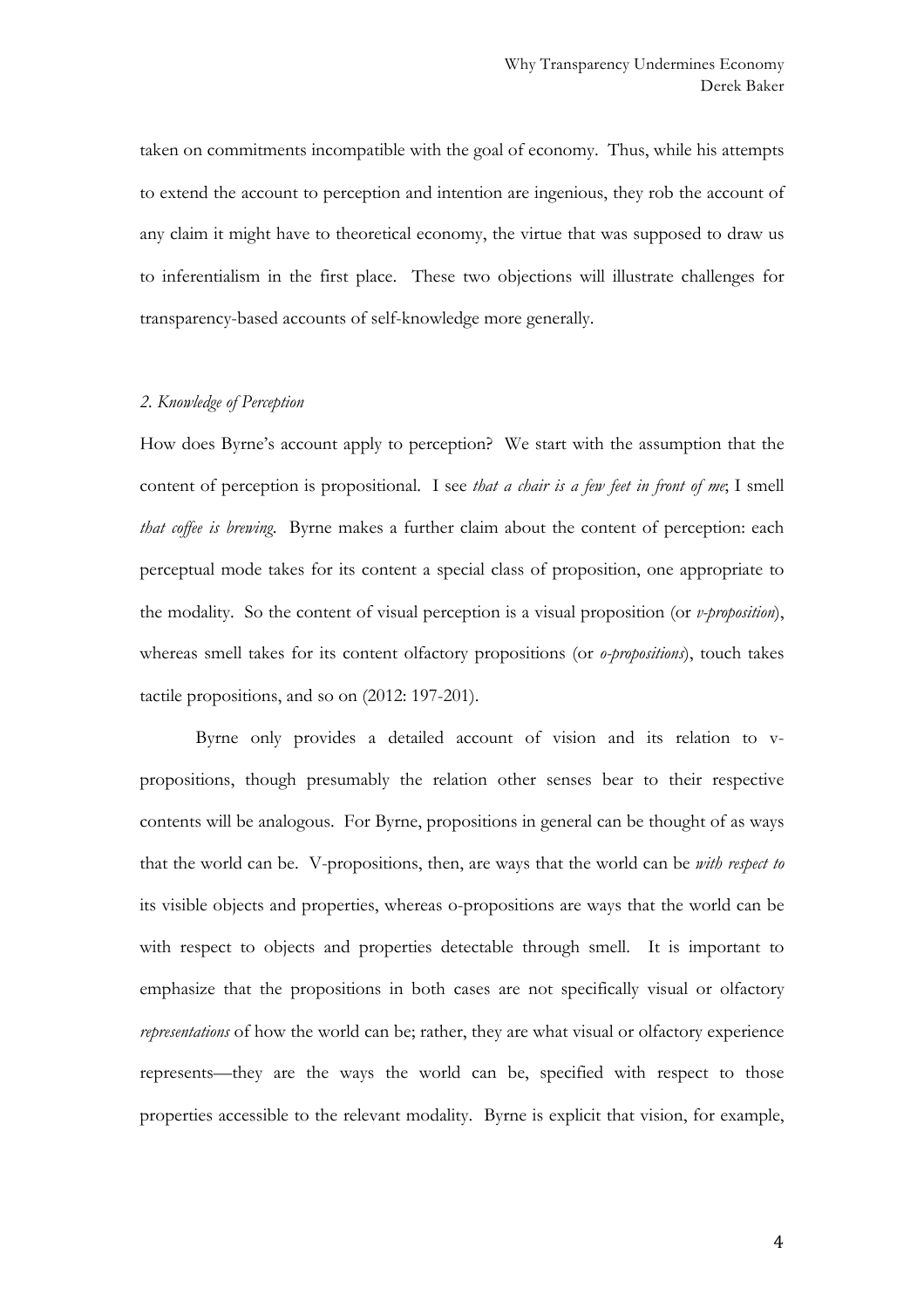represents "v-facts"  $(2012: 199-200)$ .<sup>2</sup> The theoretical importance of this commitment will become clear momentarily; for now it is enough to note that this is a standard commitment about the nature of propositions.

The other distinguishing characteristic of v-propositions is complexity. A visual perception of a green leaf, or a silver spoon, or a yellow taxicab presents us with vastly more information about the hue, shade, and spatial relations among the visible parts of the object than we can express in language. A picture is worth a thousand words, and then some:

…[G]iving a theoretically satisfying characterization of v-facts is difficult. …Complexity or informational richness is no doubt part of the story, but even in the case of viewing a very simple scene—say, a red spot against a grey background—it is unclear just how to proceed. Just concentrating on one feature of the spot, its hue, the predicate 'is red' (or even some made-up predicate like 'is  $\text{red}_{29}$ ' does not quite do it justice. The particular red hue of the spot might be a little yellowish, or alternately a little bluish… (2012: 199-200)

If we think of propositions as sets of possible worlds, we can treat v-propositions as sets formed by partitioning possible worlds solely on the basis of visible differences. These visibility-based partitions must be more fine-grained, however, than the partitions that can be expressed in natural language, or than can be made in ordinary belief (visual beliefs will be dealt with in a moment).

<sup>2</sup> "Vision, we may say, reveals the *visual world:* the world of v-facts. In the visual world things are colored, illuminated, moving, and so on, but not smelly or noisy" (2012: 200). Byrne goes on to add: "Vision is, at least in creatures like us, an exclusive conduit for v-facts" (ibid.).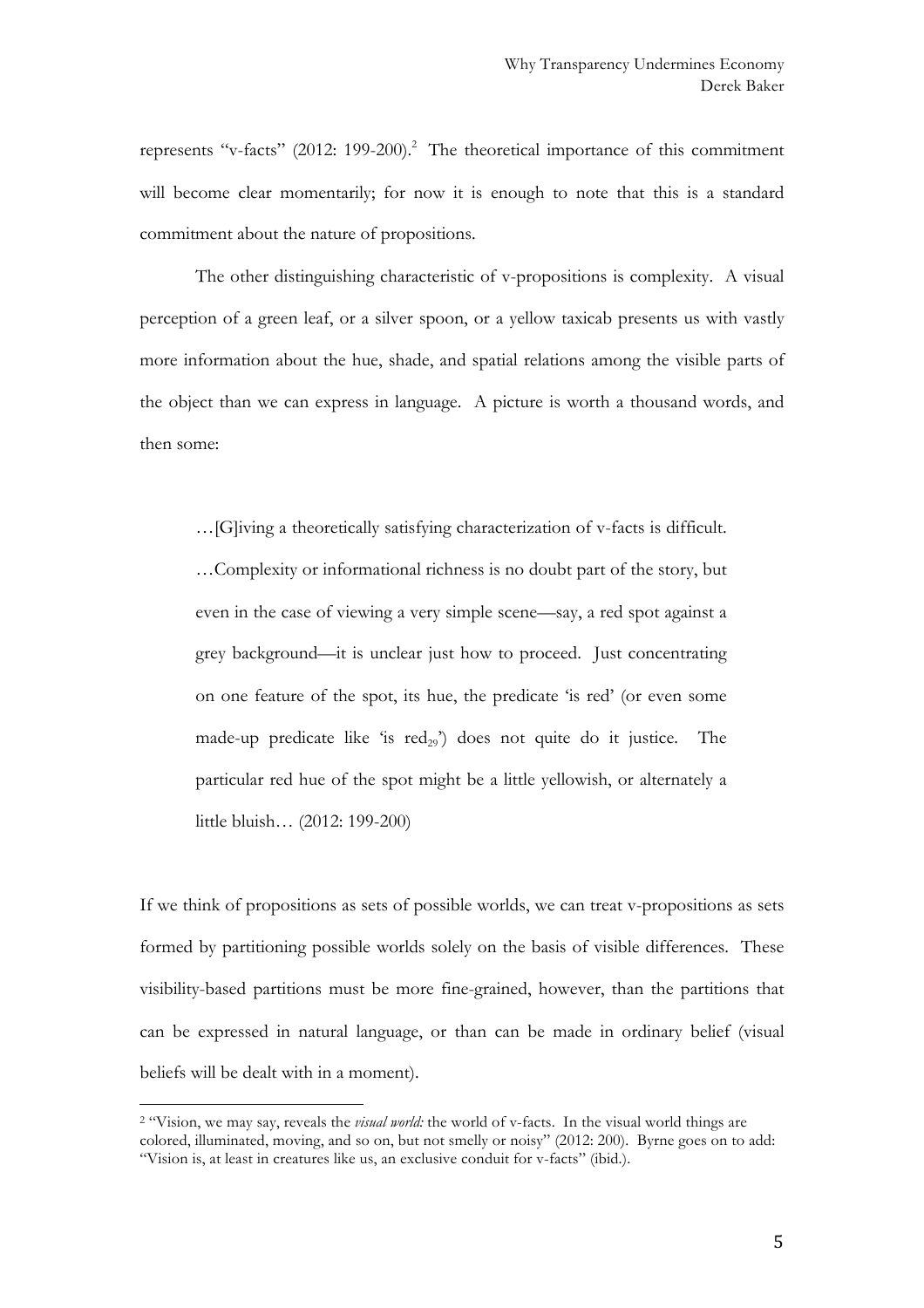While Byrne does not pursue this option, it's worth noting his v-propositions could be given a Fregean gloss as well (though a commitment to Fregeanism may sit poorly with his ultimate aim of theoretical economy).<sup>3</sup> In this case, the distinguishing feature of such propositions is not that they are ways the world could be *with respect to visible properties,* but that they are ways the world could be *under a visual mode of presentation* (Chalmers 2006). On the former understanding of v-propositions, the visual experience that *the taxicab is yellow* and the belief that *the taxicab is yellow* have different contents, because the visual experience takes for its content a subset of the set of possibilities that make up the belief. On the latter understanding, the contents differ in roughly the same way that the contents of that belief that *x is Hesperus* and the belief that *x is Phosphorus*  differ: the contents are composed of different *senses* (or something very similar to senses)*,*  even if they have a common referent.

Either interpretation of v-propositions raises questions, though, about the relation of my seeing that the taxicab is yellow with my ordinary, assertible belief that the taxicab is yellow. While Byrne does not spell out the exact relation of v-propositions to other propositions, we can extrapolate the following from his above commitments along with other arguments he goes on to make. I will use  $p_V$  to name visual propositions, whereas non-visual propositions will simply be identified as *p.* The v-proposition *thetaxicab-is-yellow<sub>V</sub>* entails *the-taxicab-is-yellow*. The first proposition will pick out some much more specific way that the taxicab is yellow and will presumably include additional visible properties of the taxi, such as the shape of the chassis. Thus, if that proposition is true, the non-visual proposition must be true as well.<sup>4</sup> There is still a question of how the

<sup>3</sup> Thanks to an anonymous referee for suggesting this, as well as noting the problem it might raise for the theory's parsimony.

<sup>4</sup> These points will apply, *mutatis mutandis,* to the Fregean interpretation of v-propositions.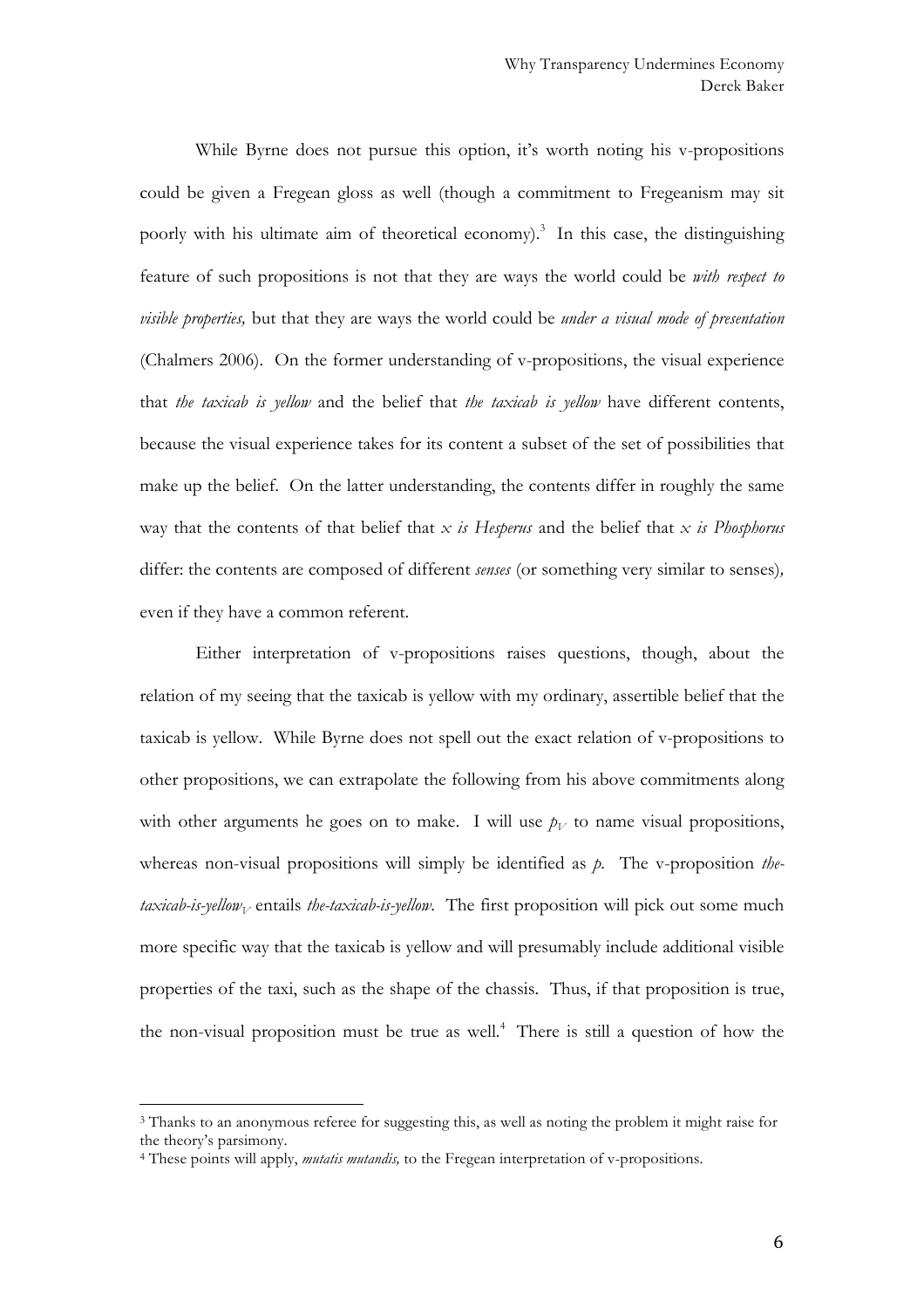perception with the first proposition as content justifies one's belief in the second—but a number of answers are consistent with the picture sketched out here.

With the v-proposition, Byrne can construct inference rules by means of which we know our visual experiences (2012: 199):

SEE: If  $p_V$  then believe that you see that  $p_V$ !

In other words, one takes the world to be some visibly accessible way of sufficient visible complexity, and concludes on that basis that one sees the world to be such a visibly accessible, complex way. Similar rules could be offered for the other sense modalities.

With SEE in place, we can see why Byrne is committed to his various claims about v-propositions. Something must distinguish them from non-v-propositions, otherwise I will apply SEE to every proposition I believe, and so conclude that I see that Henry VIII had six wives. At the same time, Byrne's inferentialist account of selfknowledge is supposed to be a more precise way of capturing the idea that the mind is transparent, and that one knows one's mind by looking out at the world. This rules out identifying v-propositions with specifically visual ways of encoding information, or specifically visual ways of representing the world. Imagine this were not the case. Then, for any given proposition *p* which I held true, to know whether I should conclude that I see that  $p$  on its basis—that is, to know whether it could serve as a premise in SEE—I would first have to identify how I was representing *p*. But this would mean that application of the inference rule required prior identification of what sort of representational states I was in. Byrne thus identifies v-propositions a particular subclass, not of ways the world could be represented, but simply of the ways that it could be—in particular, ways that its visible properties and objects could be.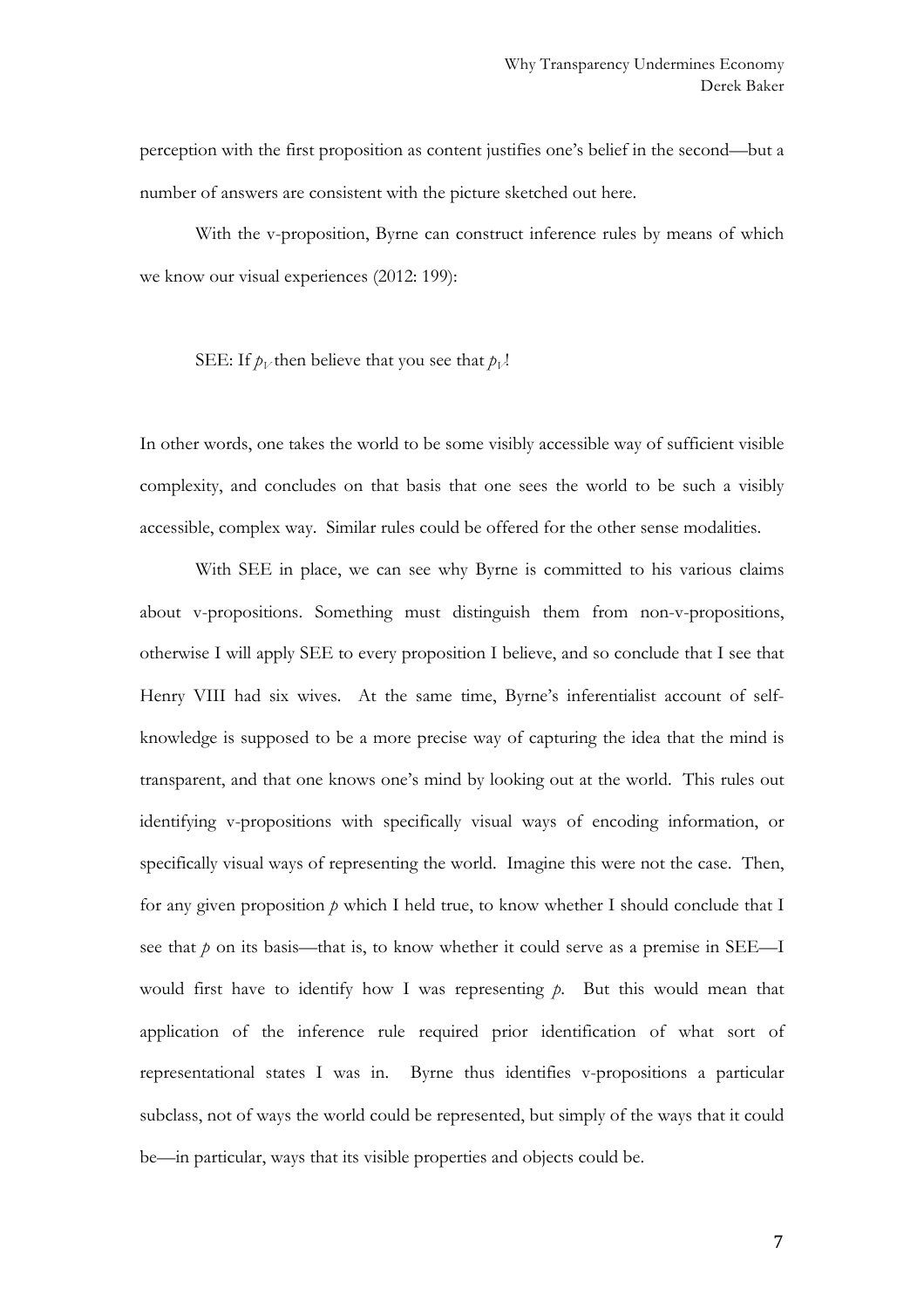But I may have been blinded, yet believe that there is a brown cow standing in front of me thanks to a friend's report. If SEE told me to infer that I see a brown cow in such a situation, it would not be strongly self-verifying. Byrne's appeal to the complexity of visual propositions is meant to prevent such inferences. Restricted to these propositions, SEE, is a *practically* self-verifying principle: if an introspecting subject had access to "the—as-yet-unwritten—language of vision" application of SEE would result in false conclusions; but in all ordinary situations these inferences will generate truth (2012: 201).

Byrne could likely offer a simpler solution to the difficulties listed above by endorsing the Fregean interpretation of v-propositions suggested earlier, though at some cost to the theory's advertised parsimony. But keep in mind that even with this Fregean account, the ban on treating v-propositions as visual representations would remain in effect, on pain of abandoning transparency altogether.<sup>5</sup>

#### *3. The First Objection*

 

According to Byrne, if you see that  $p_V$ , you must also believe that  $p_V$  (2012: 205-6). This is required by the inferentialist picture. To conclude, on the basis of SEE, that I see that  $p_V$ , I must accept the truth of the premise,  $p_V$ , at least if my act of concluding is itself supposed to take the form of a belief. Believing the conclusion simply on the basis of, for example, *entertaining* the premise or desiring it would not be an inference, whatever it was. But if I accept the truth of  $p_V$ , I believe  $p_V^6$ .

<sup>5</sup> Also on pain of abandoning Fregeanism about visual content; see, for example (Chalmers 2006: 172).

<sup>6</sup> Note that this does not in any way contradict or presume to answer Valaris's (2011) objection to Byrne: that inference rules should work just as well in hypothetical or suppositional reasoning as in categorical reasoning. Presumably, Valaris would agree that if I am engaged in hypothetical reasoning, and so do not believe the premise, I need not believe the conclusion. The problem for Byrne which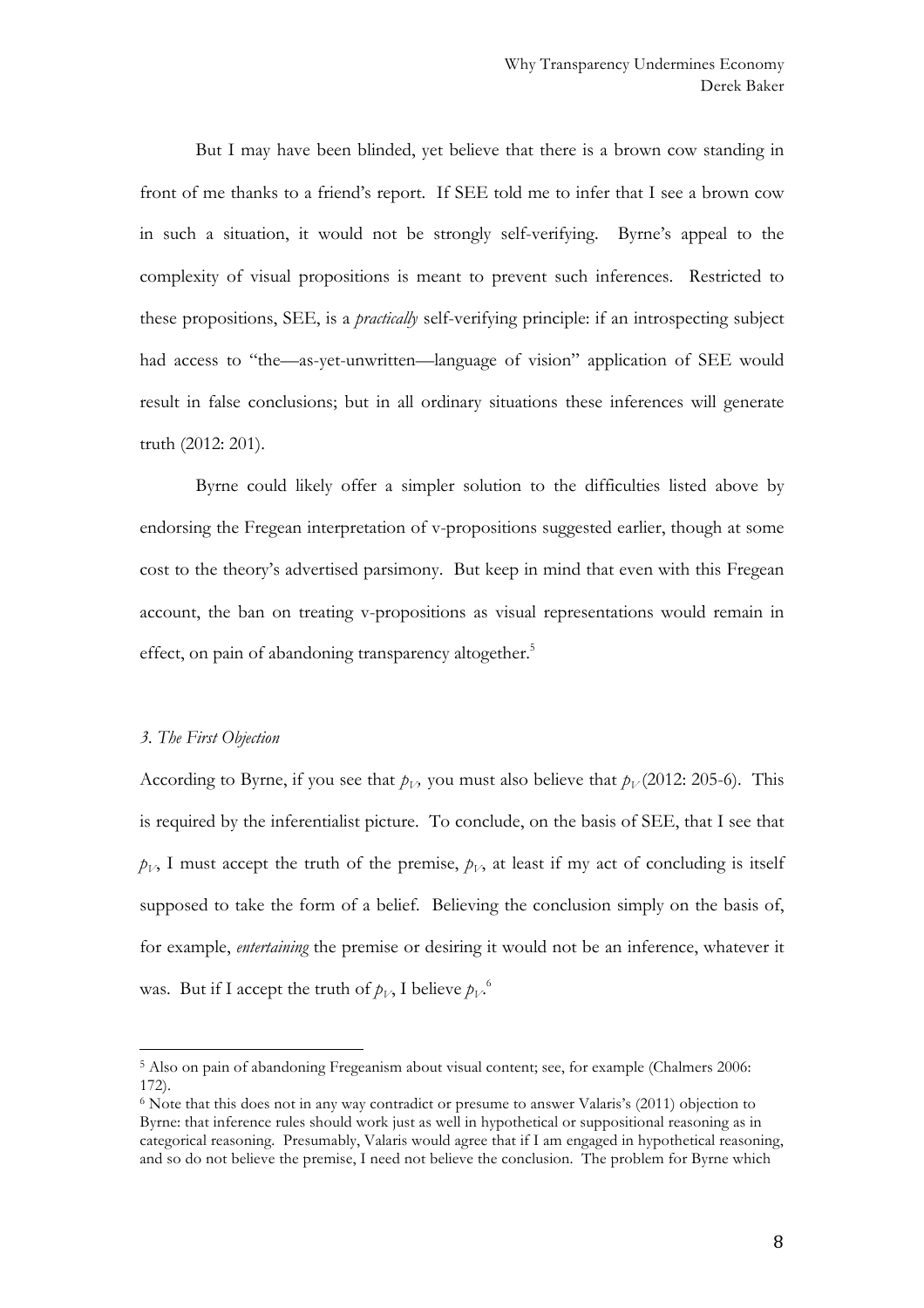A consequence of this is that if I know myself to be experiencing an optical illusion, I must have inconsistent beliefs (2012: 206). I see the Müller-Lyer lines and, being familiar with them, know them to be of equal length. But the illusion persists, so I also believe them to be of unequal length, or I believe a more complex v-proposition that entails that they are of unequal length. But there is nothing irrational about experiencing a persistent optical illusion.

It's natural to think that the Fregean interpretation of v-propositions would help. After all, one of the great advantages of Fregeanism is that it explains simply how beliefs with incompatible truth-conditions (e.g., *Hesperus is visible in the evening* and *Phosphorus is not visible in the evening*) can be jointly held without irrationality. This does not help with the victim of a persistent optical illusion, however, at least not in those cases in which *she herself* regards the visual experience as illusory. Even if we grant a Fregean interpretation, the consciously illuded subject would be at best like the person who believes *Hesperus is visible in the evening,* believes *Phosphorus is not visible in the evening*, but also believes that *Hesperus is Phosphorus*; or she would be like someone who believes *Phosphorus is not visible in the evening* while simultaneously believing *that belief of mine about Phosphorus is false*. Byrne's commitment to the irrationality of consciously illuded subjects seems unavoidable.

In response to this objection, Byrne writes:

It will not do simply to claim that the illuded subject is not, or need not be, irrational. Taken as a claim about a rational ideal, its truth is not evident. Taken as an ordinary sort of remark, on the other hand, it is true but not in conflict with belief-dependence [of perception]. The belief that the subject knows to be false (e.g., a certain v-proposition that

<u> 1989 - Andrea Santa Alemania, poeta esperanto-se especial de la propia de la propia de la propia de la propia</u>

Valaris identifies is that if I assume for the sake of argument that it is raining, it does not seem that I need to assume for the sake of argument that I believe it is raining.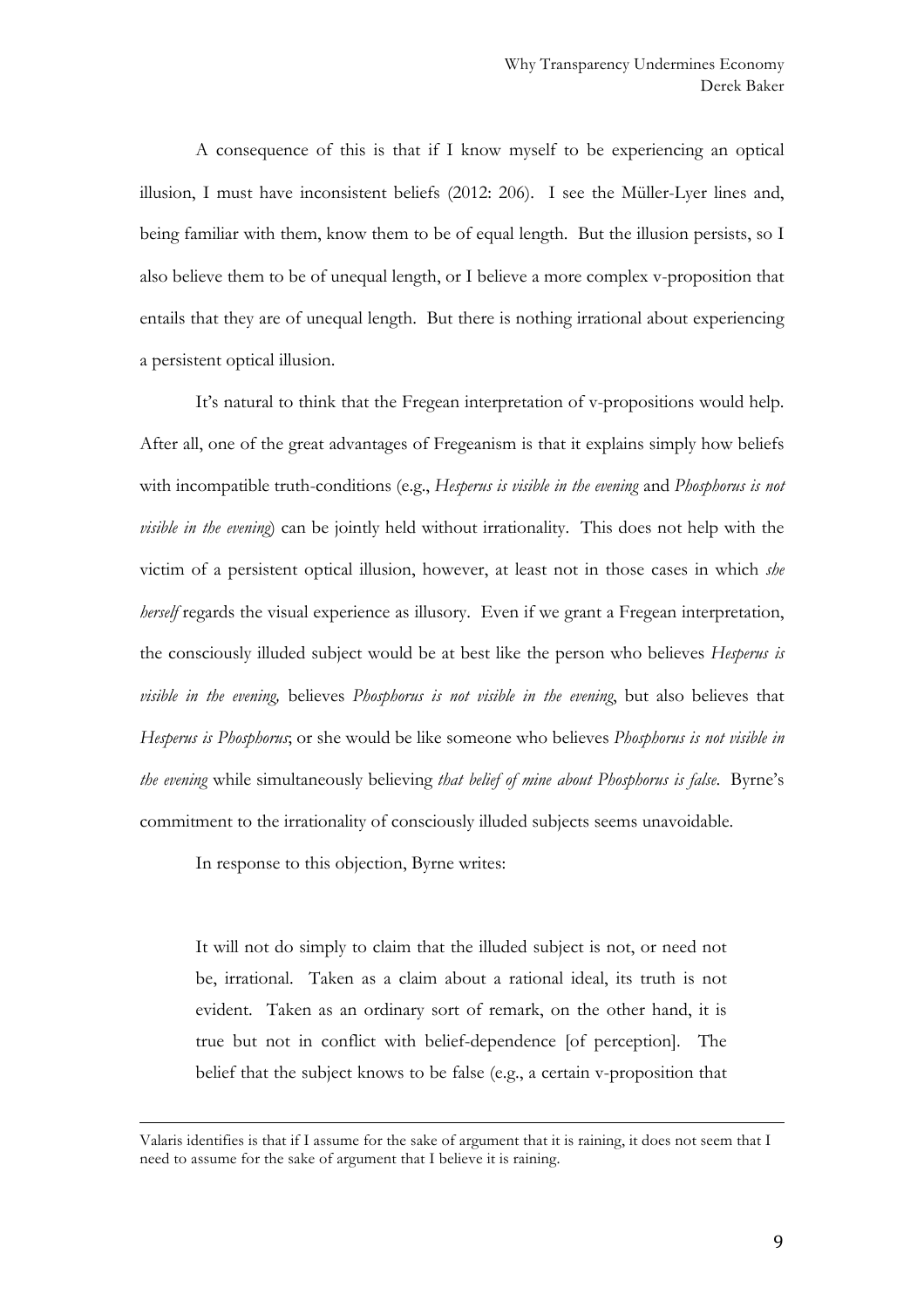is true only if the lines are unequal) does not influence her verbal reports about the lengths of the lines, or any plans for action based on the lengths of the lines. She is not therefore 'irrational' in the practical sense of an ordinary accusation of irrationality. … (2012: fn. 38)

Byrne's position is thus that the subject of persistent optical illusion may be irrational in the strict sense, but we do not ordinarily think of her as so, because her belief in the relevant v-proposition is effectively partitioned off from the rest of her beliefs.

How does this partitioning work? On the one hand, the belief survives the judgment that it is false. Byrne compares this with the modularity that delusional beliefs may enjoy—often surviving a person's recognition of their delusional status (2012: 206). At the same time, Byrne explicitly states that the belief in question will not be expressed in assertions or bring about intentions. Presumably the agent will also refrain from drawing inferences on its basis: since the v-proposition the agent believes contradicts another proposition she believes, application of standard inference rules would lead to explosion in her beliefs. Furthermore, the requirement that she not form intentions on the basis of the belief will only be met if she does not draw inferences on its basis (or those inferences are themselves partitioned). The partitioning, then, comes on both sides: the belief does not respond to its standard inputs, such as the belief that it is false, nor does it have any of the standard outputs: assertions, intentions, or further beliefs.

One obvious and troubling consequence is that the belief does not seem to play the functional role of a belief. It is a very standard commitment, however, that a given attitude-type possesses its functional properties necessarily. (Note that this is weaker than functionalism about mental states; it does not claim that mental states are functional states, that they have their particular mental properties in virtue of their functional properties, or that functional properties are sufficient to determine mental properties—it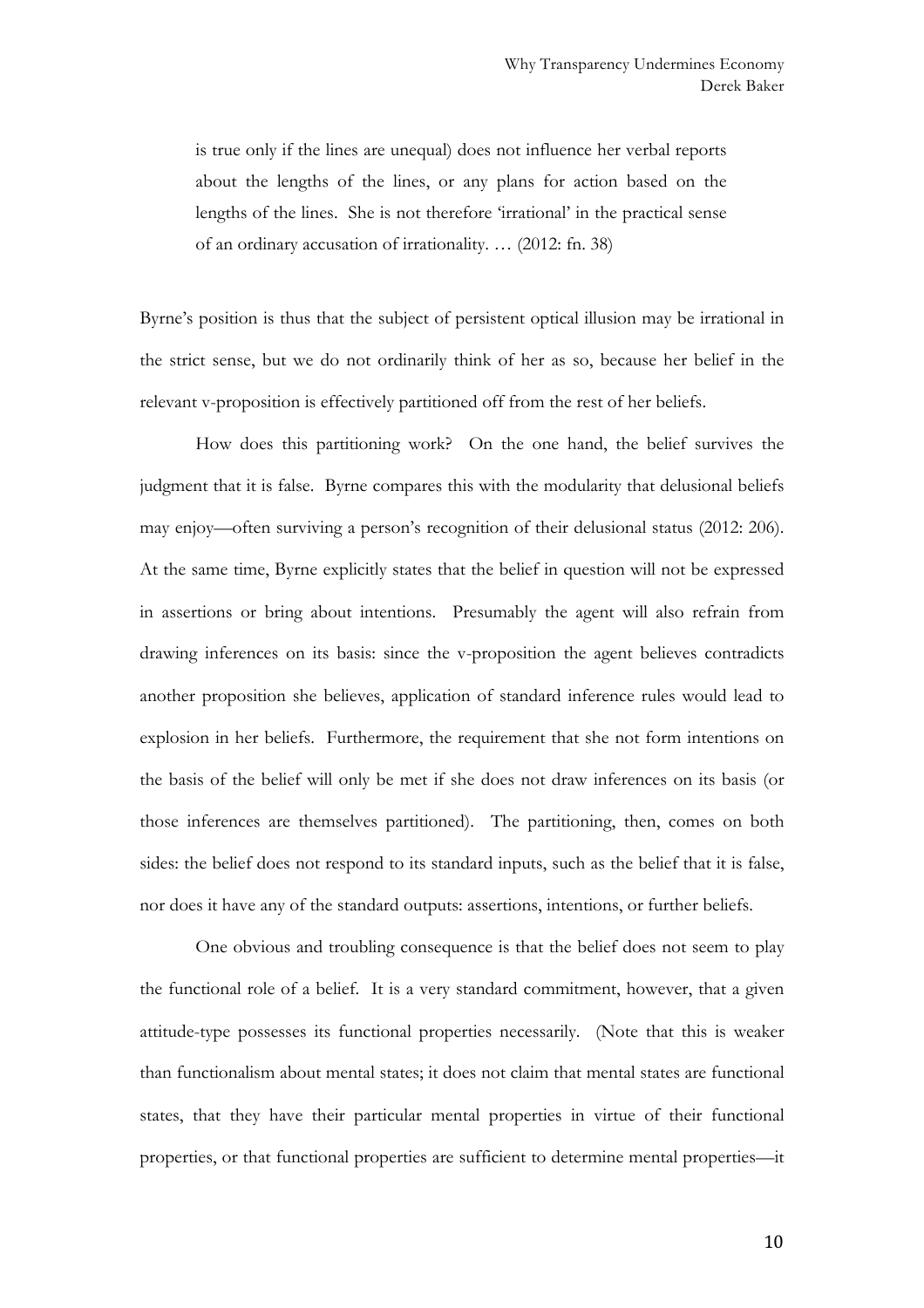simply claims that some state is, for example, a belief only if it has the functional properties of a belief.)<sup>7</sup>

If Byrne wishes to avoid a highly revisionary ontology of mental states, then, he must think that the functional properties are masked rather than missing. Some evidence that this is his position is suggested by this argument in favor of identifying perceptual states with beliefs:

…[P]resumably some animals with visual systems very similar to ours (some other primates, say), cannot cognitively override visual illusions: in this sense, for them, seeing is always believing. Belief is thus built into their visual systems. And since we have basically the same visual systems, seeing is believing for us too. (2012: 205)

Now the fact that certain primates cannot override the deliverances of their visual systems, whereas humans can, might suggest that those deliverances play different functional roles in the two kinds of psychologies. But Byrne's idea seems to be that perceptual states had the functional role of beliefs in distant evolutionary ancestors, and that this gives some reason to think that the appropriate functional properties are still latent in our perceptual states.

Byrne can insist then that visual states have the functional properties of beliefs, holding only that these properties fail, for some reason, to manifest. He can insist that the relevant functions are *masked* rather than absent altogether. I don't wish to claim that this is an unreasonable position. What is objectionable, rather, is that no independent

<sup>7</sup> The claim could even be further weakened: to be a belief a state must have *most* or *enough* of the functional properties of belief. The concern is that Byrne's perceptual beliefs have near to none.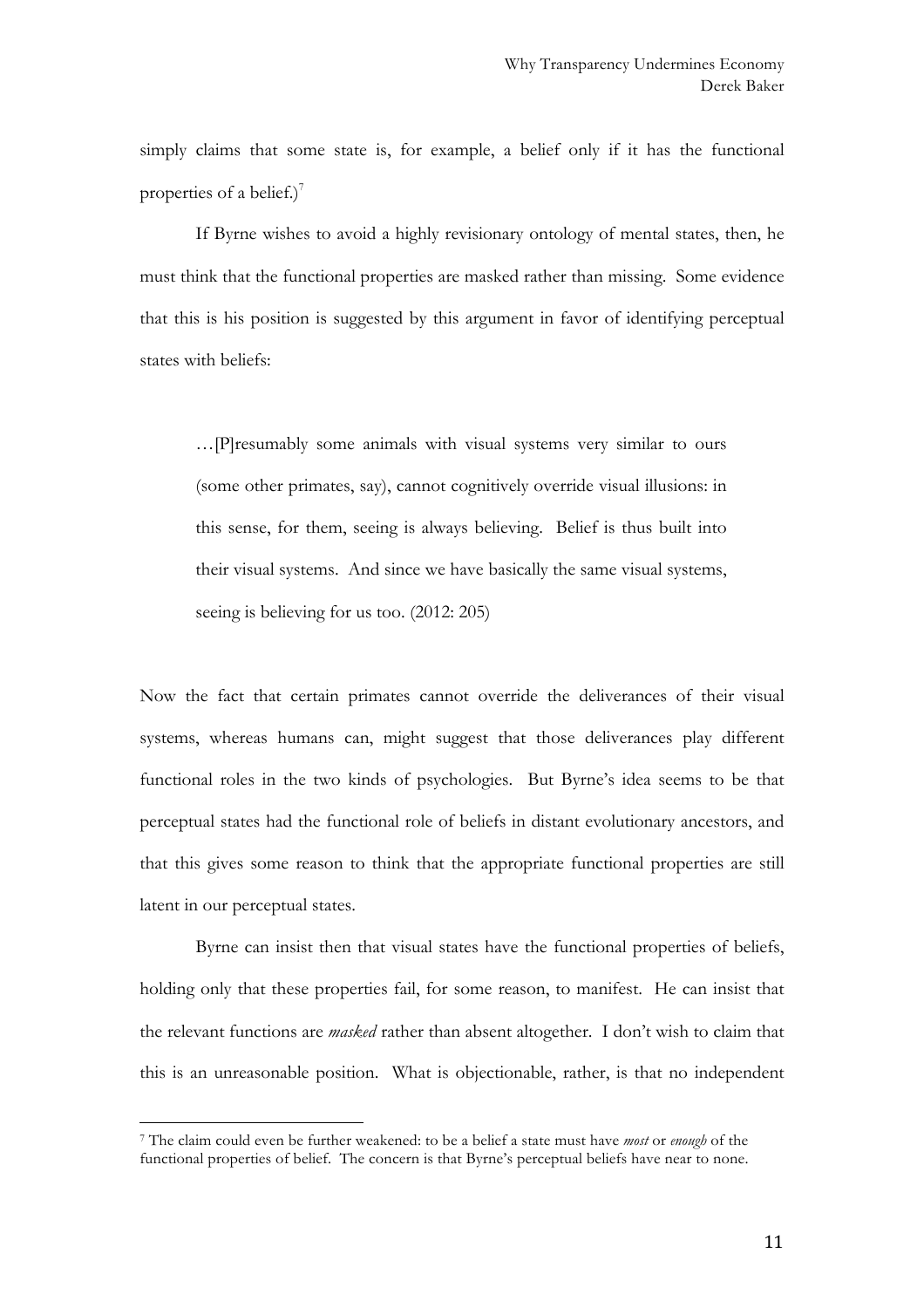justification for this interpretation rather than the rival has been provided—that is, he has not provided any independent reason why we should regard visual states in adult humans as possessing "belief-y" dispositions that are masked, as opposed to lacking the dispositions altogether. (His point that "we have basically the same visual systems" is a *non-sequitur* in this context; the question is whether those visual systems play the same functional role in our psychologies—and if *we* can cognitively override their deliverances, there is substantial reason to think not.) But this is to say that Byrne's account depends on a contentious metaphysical commitment, which one would have no reason otherwise to make*,* and that is exactly the sort of thing that makes theories uneconomical.

This leads to the basic problem with Byrne's account: the proposed partitioning of the belief is extraordinarily *ad hoc*, especially in its details*.* To begin with, Byrne has proposed the existence of a belief that does not go away even after its possessor judges it false, simply because that is what his theory demands. There is no independent reason to accept the presence of such beliefs. The belief must also be partitioned, so that its possessor does not assert, intend, or infer on its basis. But again, the only reason to accept such a partitioning is to answer evidence that appears to disconfirm the theory namely, that people do not act or reason as though they had such beliefs. This is already objectionably *ad hoc*. There is also the question of why such extensive partitioning does not undermine the state's status as a belief. Byrne is correct that partitioning *may* merely mask the relevant functional properties rather than eliminating them. But to go further and say that this is so is to insist on a particular thesis about the metaphysics of dispositions and functional properties in the absence of any argument in its favor—other than that is what inferentialism demands. Even more striking, however, is that the partitioning is not absolute. There will be one exception to the general walling-off of the illusional-belief with respect to inferences: the illuded subject will still apply inference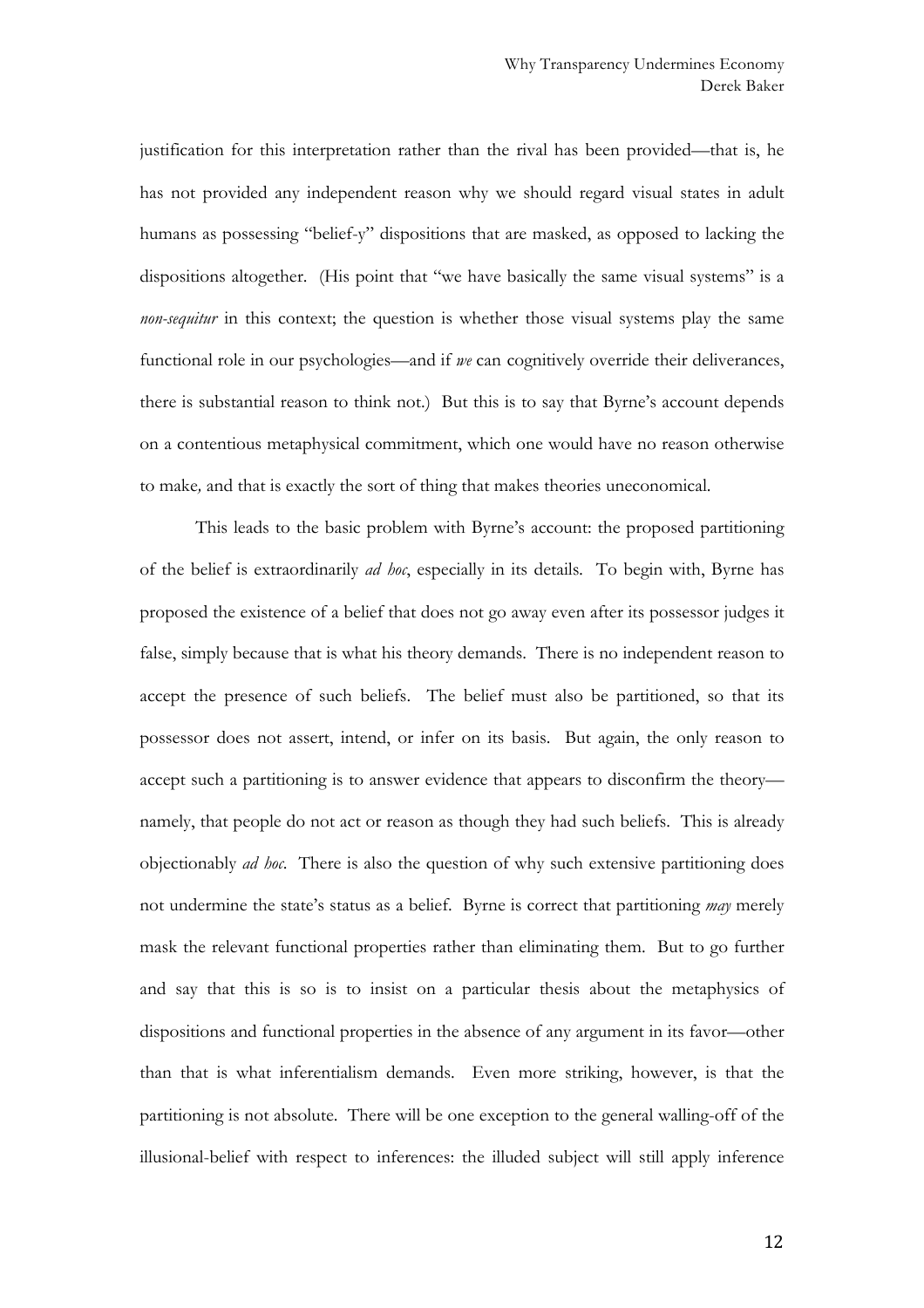rule SEE to it. In other words, the one exception to this general partitioning is, by remarkable coincidence, the one required for the theory of self-knowledge to work in the first place. Even more remarkably, this pattern will be repeated, with the exact appropriate exemption, for the beliefs of every sense modality.8

The main case Byrne offers in favor of his inferentialist account of selfknowledge is, as he puts, *economy*. But this economical epistemology is purchased through profligacy in the theory of mind: with *ad hoc* partitionings, further *ad hoc*  exemptions to those same partitionings, and *ad hoc* commitments on the metaphysics of functional properties. So the theory has not really achieved any sort of theoretical economy. It has simply moved several important lines of its budget onto another theoretical ledger.

## *4. Intention*

 

A transparency-based account of knowledge of one's intentions must identify some fact about how the world is, from the agent's point of view, which indicates to the agent what it is that he or she intends. In the case of Byrne's inferentialist account, this means the relevant inference rule must specify the type of proposition that can serve as premise.

<sup>8</sup> A referee wonders if Byrne's partitionings are really that *ad hoc.* After all, we know the visual system to be relatively encapsulated. Couldn't Byrne explain the specific partitioning of visual beliefs in terms of this general encapsulation of the visual system? Possibly, but this would still fail to address two of the key ways in which the account is *ad hoc*. First, why don't these partitionings undermine the state's status as a belief? If Byrne wishes to say that it still manifests *enough* of the functional properties to count as a belief, the burden is on him to state what these manifestations are, given his claim that the state "does not influence [the illuded subject's] verbal reports about the lengths of the lines, or any plans for action based on the lengths of the lines." On the other hand, if Byrne grants (as he seems to) that the *manifestations* are lacking, he must explain why we should regard the functional properties as present, but masked or otherwise latent, rather than absent altogether. To insist on masking without independent grounds is *ad hoc.* Second, he must offer some independent grounds why SEE would be an exception to the visual system's general encapsulation. At present, nothing has been offered, and the only justification seems to be that inferentialism requires that it is so.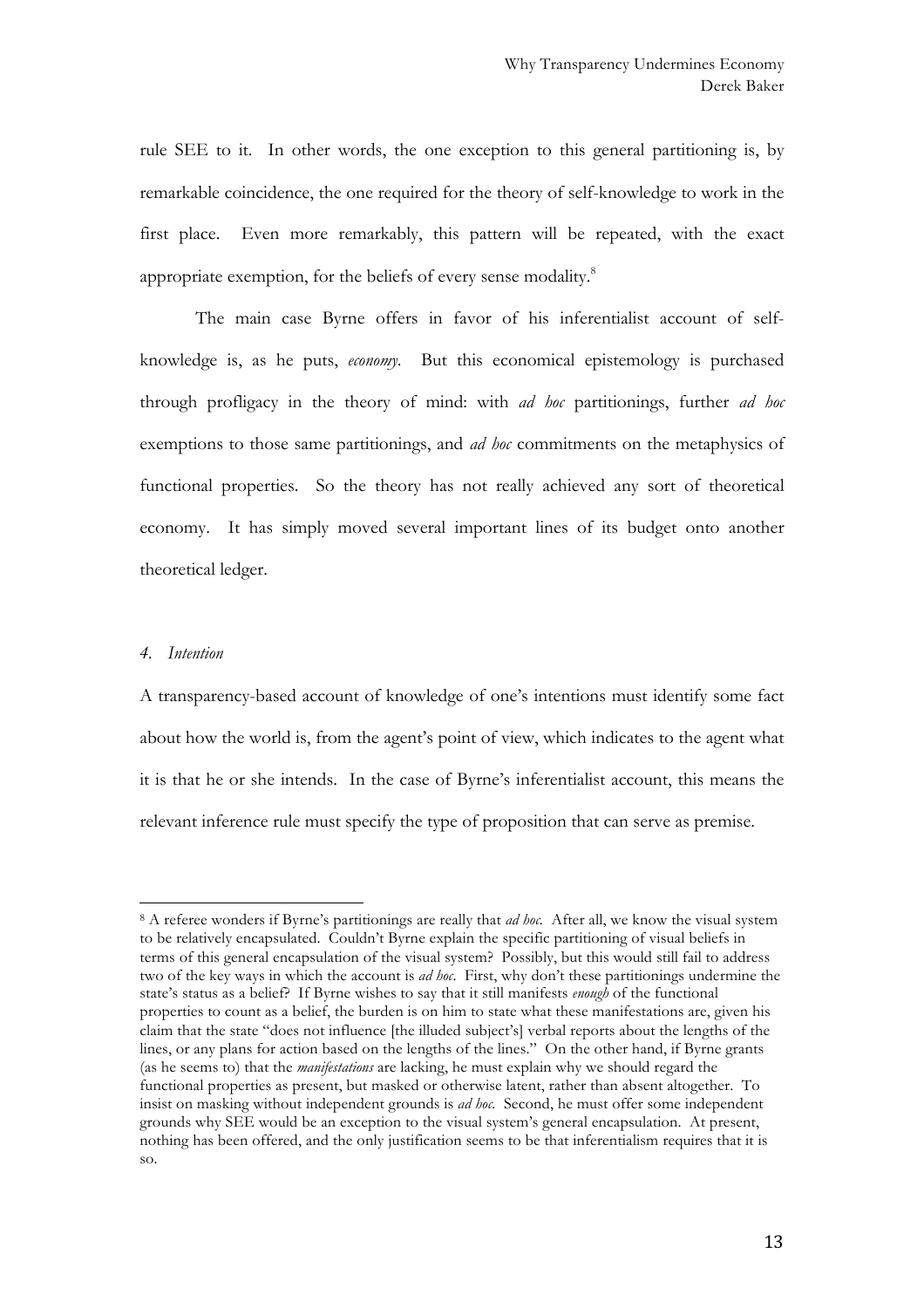One obvious answer is that I determine what I intend to do by looking out at the world and figuring out what I have most reason to do (cf. Moran 2001). This might lead us to an inference rule such as:

#### OUGHT: If you ought to  $\phi$ , believe that you intend to  $\phi$ !

But such a principle could not be self-verifying, since we can be akratic (2011c: 214). What's more, there will be situations in which the reasons are neutral between several options, but in situations such as these, we still know which of the several acceptable options is the one we actually intend (Way 2007). Consequently, Byrne rejects the idea that we know our intentions by knowing those normative facts that would justify the intended action. Instead, he argues that when a person intends to  $\phi$  she also believes that she will *ϕ*. A person thus knows her intentions on the basis of her belief that she will perform the intended action (2011c: 215ff.).

We need, then, a way to distinguish mere predictions about what one will do in the future from intentions. (I may predict that I will eat too much cake at the party because I always do, without intending to eat so much cake.) So Byrne restricts the application of the inference rule to those cases in which the prediction is not based on evidence. He writes:

I know that I am going to fail the exam because I know that I am poorly prepared; I know that I will be wearing down my sneakers because I know that I will be wearing them when I run the marathon. That is, I know on the basis of evidence that I will fail the exam and wear down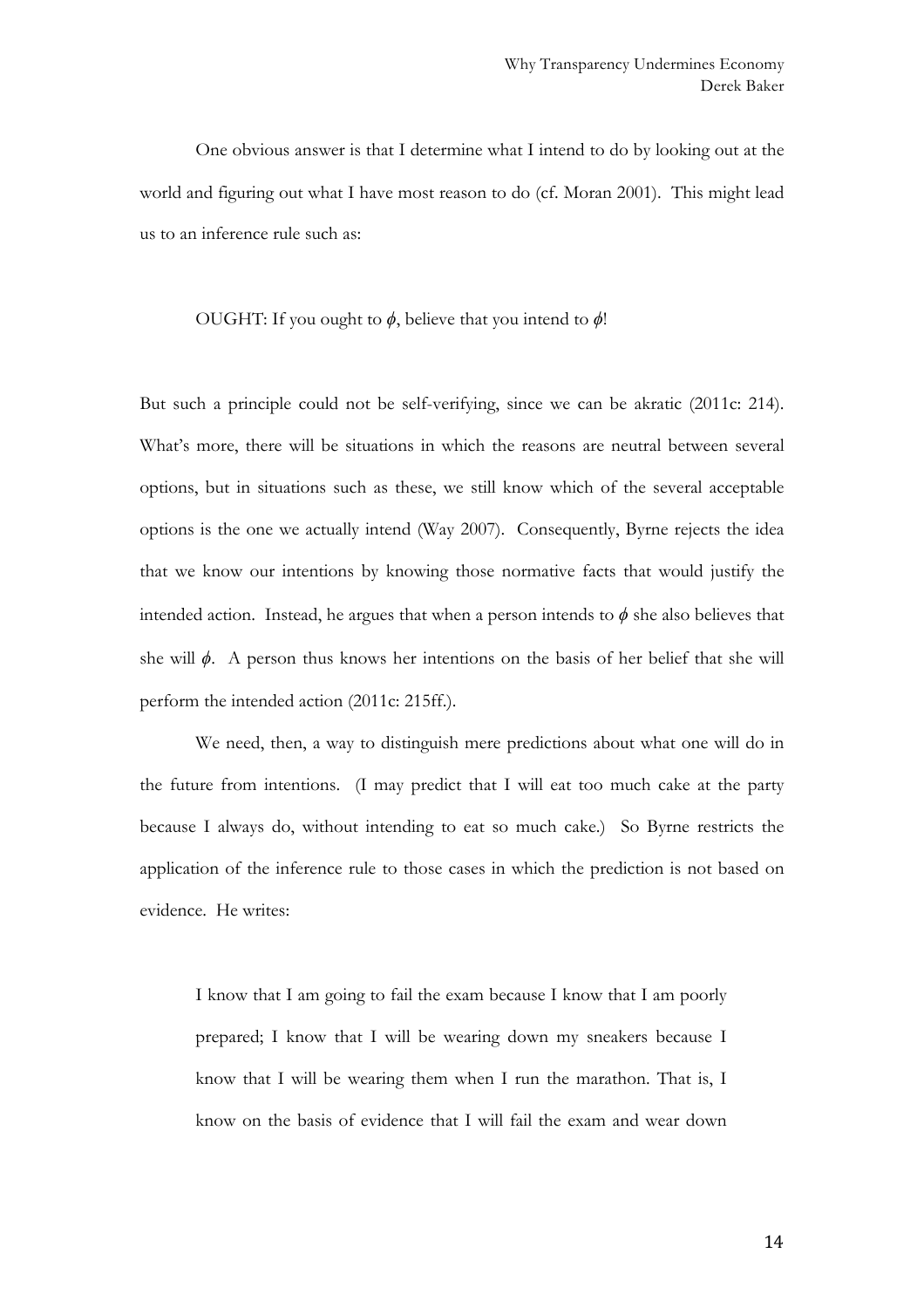my sneakers.

However, as Anscombe points out, sometimes one's knowledge of what one will do is not arrived at by these familiar means. … [T]hose present and future actions that can be known 'without observation' are those that one intends to perform: if I know without observation that I will fail the exam, I intend to fail the exam; if I know without observation that I will run in the marathon tomorrow, I intend to run in the marathon tomorrow. (2011c: 218)

Byrne adds that Anscombe's phrase "knowledge without observation" is not strictly speaking accurate, and offers the replacement "knowledge not resting on evidence" (ibid.). So we know our intentions on the basis of our beliefs about what we will do in the future, along with the fact that these beliefs are not based on evidence.

The actual inference rule offered by Byrne does not mention anything about evidence, however; this rule, which he calls the "bouletic schema," takes the following simple form:

I will φ

 $\overline{\phantom{a}}$  , where  $\overline{\phantom{a}}$ I intend to φ

(2011c: 216)

The restriction to cases in which belief in the premise is not based on evidence is presented in terms of conditions in which the bouletic schema is *defeasible*. Byrne writes: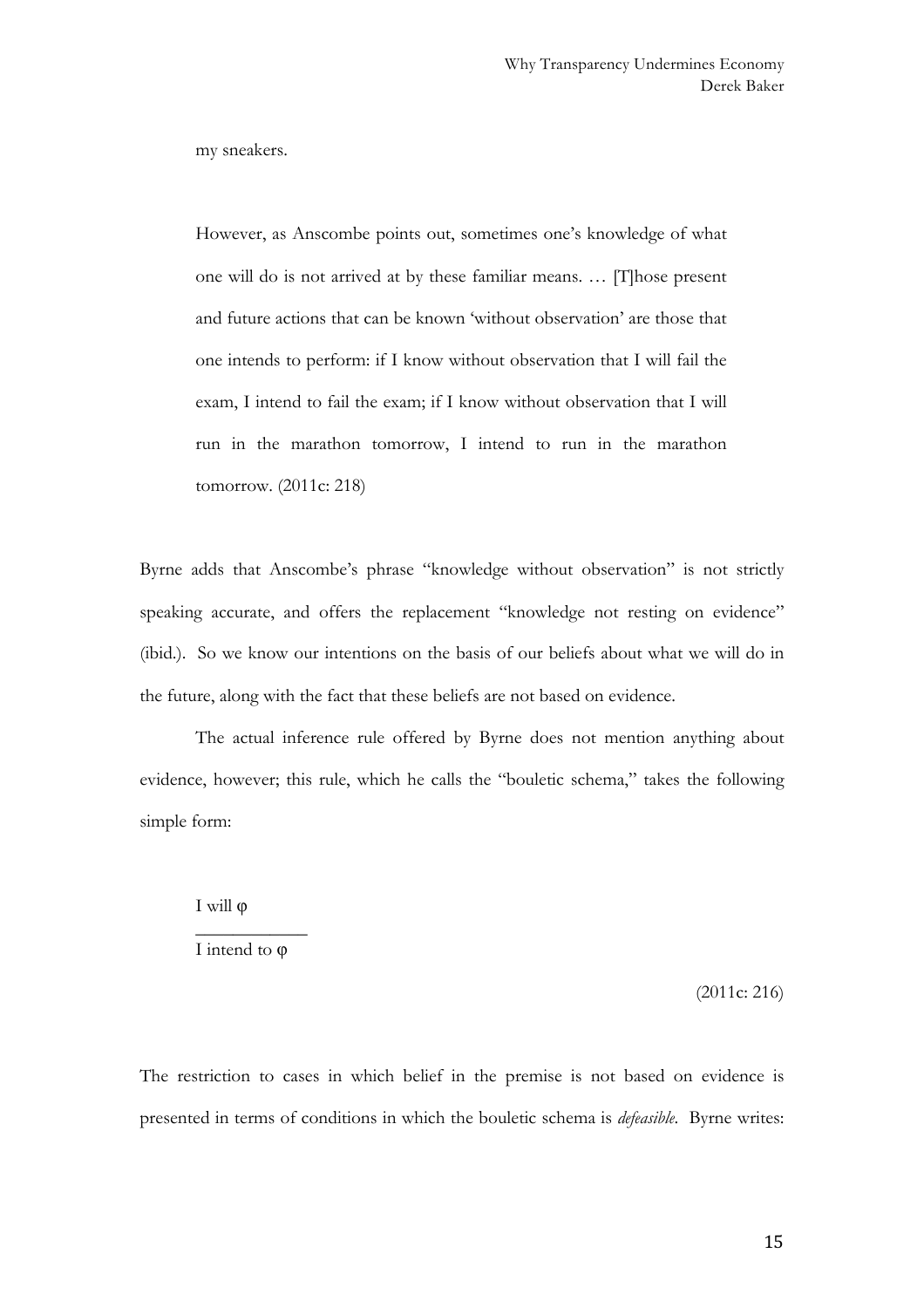"One will not reason in accord with the bouletic schema if one believes that one's belief that one will  $\varphi$  rests on good evidence that one will  $\varphi$ " (2011c: 218).

Once again, Byrne argues this rule, *given awareness of the defeating conditions*, will be *practically* strongly self-verifying:

Privileged access is explained because the bouletic schema is *practically* strongly self-verifying: for the most part, if one reasons in accord with the schema (and is mindful of defeating conditions, for instance the one just noted), then one will arrive at a true belief about one's intention. (2011c: 219)

So we are now owed an account of how we are able to mind those defeating conditions.

#### *5. The Second Objection*

I can have evidence that *p* and believe that *p,* and yet fail to believe that *p* on the basis of evidence. I may have good evidence that lowering taxes would reduce unemployment; but the actual basis of my belief may simply be my desire to pay less in taxes. Consequently, there are two ways of specifying Byrne's defeating condition. Byrne could hold that a person should refrain from reasoning according to the bouletic schema when she believes she has sufficient evidence for her belief that she will *φ*; or he could hold that a person should refrain from reasoning in according with the bouletic schema when she believes that her belief that she will *φ* is *based on* sufficient evidence that she will *φ*.

Consider the first interpretation: the mere presence of sufficient evidence that I will *φ* makes the judgment that I intend to *φ* unwarranted. But for most of the actions I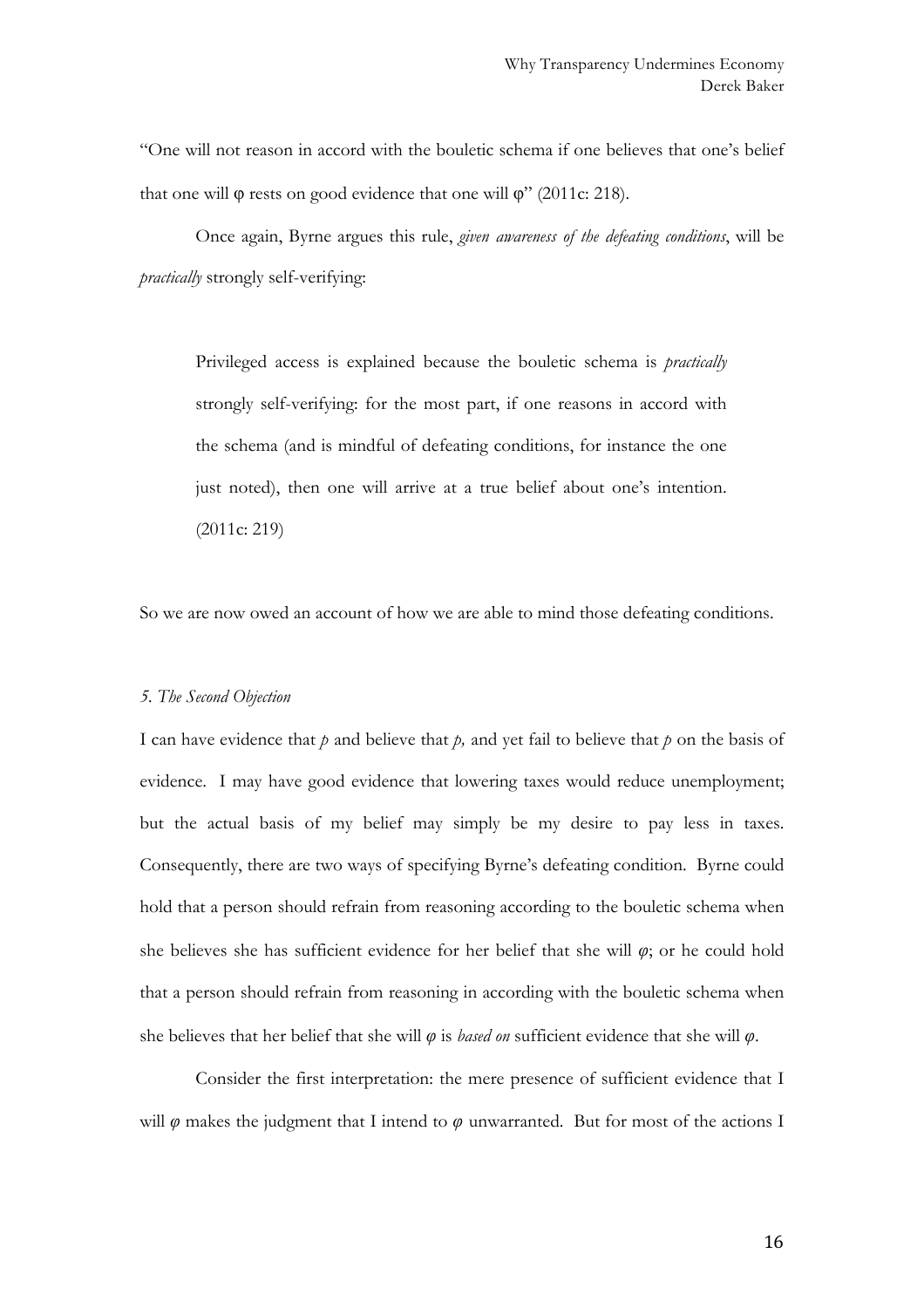intend, I will have sufficient evidence that I will perform the action. Most of my actions are not akratic, however it may sometimes feel. So most of the time, if I intend to *φ*, I believe the reasons favor *φ*-ing. Since I know myself to be rational *for the most part*, if I believe that the reasons favor *φ*-ing, I must think there is good evidence that I will *φ*. What, after all, would a generally rational person do?

Even if we agree not to count evidence on the basis of perceived reasons (for the sake of argument—the author has a hard time seeing any justification), inductive evidence often surrounds our intentions—we are predictable creatures. Two akratics could have the same evidence (the same track record of failure), and each could believe of himself that he will eat too much cake at the party (cf. Ashwell 2013: 253ff). But one could also know himself not to currently intend to eat so much, though he knows such an intention will form at some point after his arrival; whereas the other could know himself to be already akratically intending the impending gluttony. But if their evidence is the same, there must be some explanation why it defeats the inference in the first case but not the second.

This takes us to the second interpretation, which would allow us to accommodate the two akratics and the other cases as well. But now if we are to be "mindful of the defeating conditions" we must know not only what we believe, but why we believe it. We must know that we have the belief *because* of that evidential support. But that requires we know, not only what our beliefs are, but, for example, what causal relations hold between our beliefs. Or, if one is unhappy with causal accounts of believing for a reason, we must know some other relation to hold between the beliefs: the counterfactuals under which we would and would not continue to hold the beliefs, or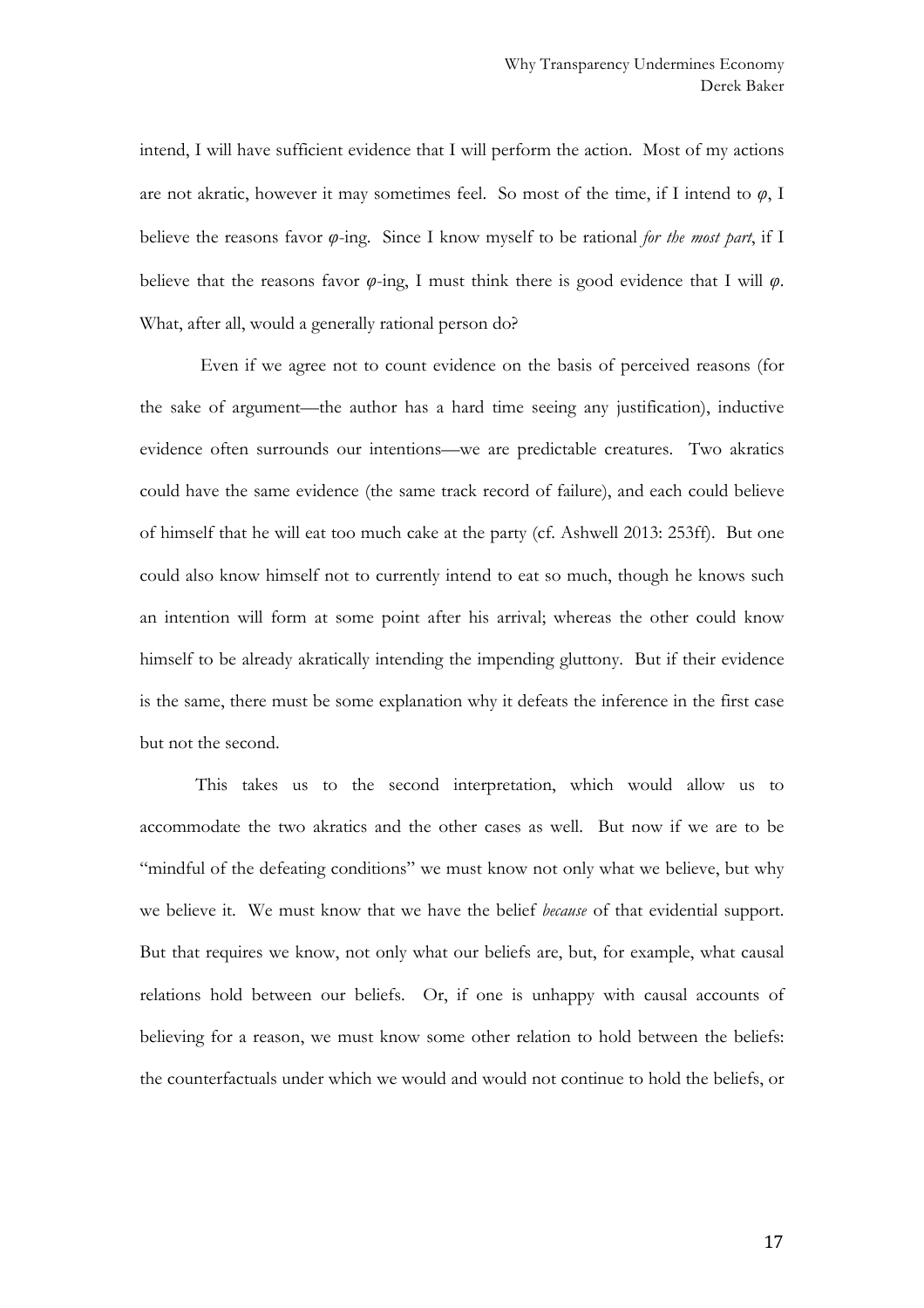which primitive relations of *believing on the basis of* hold among our beliefs. Whatever the precise relation, we are entitled to ask how we know that.

Even independently of Byrne's story about intention, it seems to be part of common sense that people generally know not just what they believe, but why they believe it. Of course, in individual cases we might be self-deceived. But any theory of self-knowledge not aiming at significant revision should predict that we *generally* know not only our attitudes, but our reasons for holding the attitudes.

We could know inferentially, but Byrne has not provided any inference rule that provides knowledge about the causal, counterfactual, or primitively evidential relations that hold between one's beliefs. BEL only leads to conclusions about what one's beliefs are, not how they interact with one another. There is, moreover, a general reason to think that there could not be such an inference rule, given Byrne's existing commitments. Such an inference rule would need to tell us which relations one's beliefs stand in to one another. But consider what the example of the two akratics shows us. Both akratics have beliefs with the same content. But despite identical content, those beliefs stand in different relations to one another: the first akratic believes he will eat too much cake on the basis of believed inductive evidence; the second believes the inductive evidence, and believes he intends to eat too much, but the second belief is held "not on the basis of evidence," at least if it is the type of Anscombean knowledge Byrne's account depends on.

Byrne's inferentialist account of knowledge of intention unfortunately *precludes* any inferentialist account of knowledge of the relations of support among beliefs (and since on his account, knowledge of former depends on knowledge of latter, it cannot work). The simple fact an agent has some set of beliefs underdetermines which relations hold between them, even if we restrict ourselves to very ordinary cases. Sue, for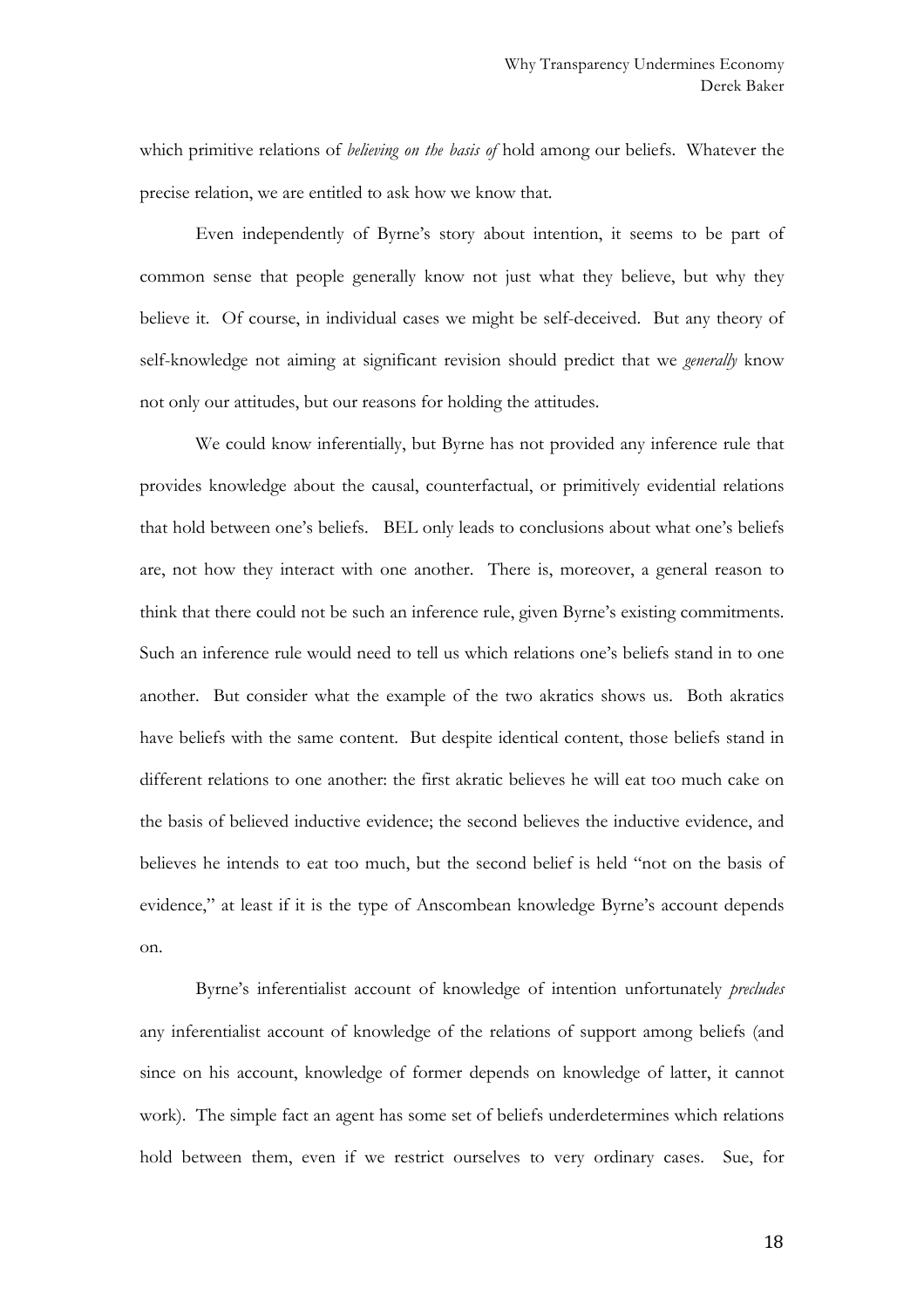example, believes (1) *All crows are black*, (2) *That bird is a crow* and (3) *That bird is black*. But this tells us nothing about the evidential relations holding between those beliefs. She might have reasoned deductively—from (1) and (2) to (3). She might have reasoned inductively to (1), with (2) and (3) jointly forming an instance supporting the generalization. She might have reasoned abductively, concluding that that bird is a crow rather than *sui generis* black scavenger, in which case (1) and (3) form part of (2)'s support. Those relations that hold between contents—for example, that *p* and *q* jointly entail *r* also underdetermine the relations that hold between the beliefs with those contents, for the simple reason that neither inductive nor abductive justification tracks entailment at all. But this means that one cannot reason from the relations between the contents to the relations of support among the beliefs: inductive and abductive reasoning don't track the relations among the contents. Nor can one reason from the presence of the attitudes themselves to their relations of support.

In order to have inferentialist knowledge of the basis of one's belief, then, one would presumably need to infer from a combination of one's beliefs, and one's judgments about the evidential situation (where that presents itself at least as an objective feature of the world—in order to respect the transparency intuition).<sup>9</sup> I will not canvass possible inference rules taking both one's beliefs and one's assessment of one's evidential situation as inputs—only note that they may get quite complicated in order to achieve self-verification. For my purposes it is enough to show that if Byrne is right, and there is the possibility of Anscombean knowledge "not on the basis of evidence," no such rule could be self-verifying, at least with respect to my beliefs about my own future actions. After all, that I have decisive evidence that I will *φ* doesn't tell me if I believe that I will *φ because* of that evidence or because of my intention (the two akratics showed us this).

<sup>9</sup> Thanks to an anonymous referee for suggesting this.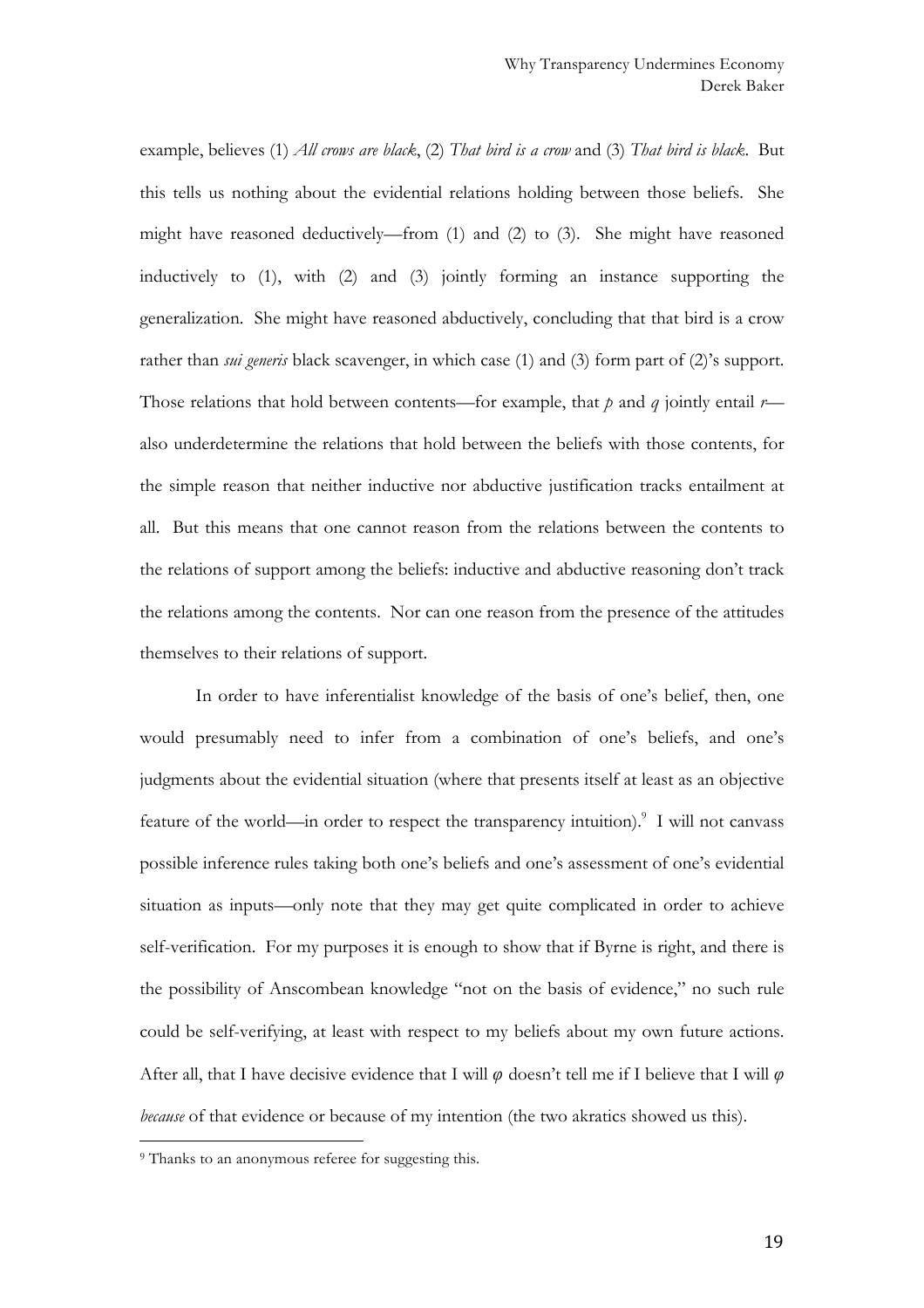So, given Byrne's commitments, knowledge of whether my belief is held on evidential grounds cannot be on the basis of an inference rule. So what is the basis? Perhaps we know on the basis of third-personal evidence. Remember, though, the question is whether I believe *on the basis of evidence* that I will *φ*. But what about my behavior, or past history, or generalizations about human nature would answer that question for me? It's hard to think of anything. It's very hard to think of anything that will be present in all of the cases in which, according to common sense, I know that I have an intention.

But if it isn't inference rules, and it isn't third-personal forms of evidence, what could it be, except some uniquely introspective epistemic capacity? This would mean, though, that Byrne's account completely fails to explain "self-knowledge in terms of epistemic capacities and abilities that are needed for other subject matters."

Could Byrne avoid difficulty here with a different inference rule—one that doesn't require the possibility of Anscombean knowledge if we're to mind defeaters? It's possible, but finding one will be tricky. (Ashwell 2013) suggests in passing that we could know our intentions on the basis of our desires, and goes on to offer an inferentialist account of knowledge of desires.10 But just as I sometimes must form an intention in cases where the reasons favor both options equally, I must sometimes form an intention when I am indifferent between my options. It seems I can know what I intend in these cases. An account of self-knowledge must be able to handle knowledge of those intentions that are to some degree arbitrary.

## *6. The Moral?*

<sup>10</sup> Ashwell also argues that this account is probably not economical in Byrne's sense.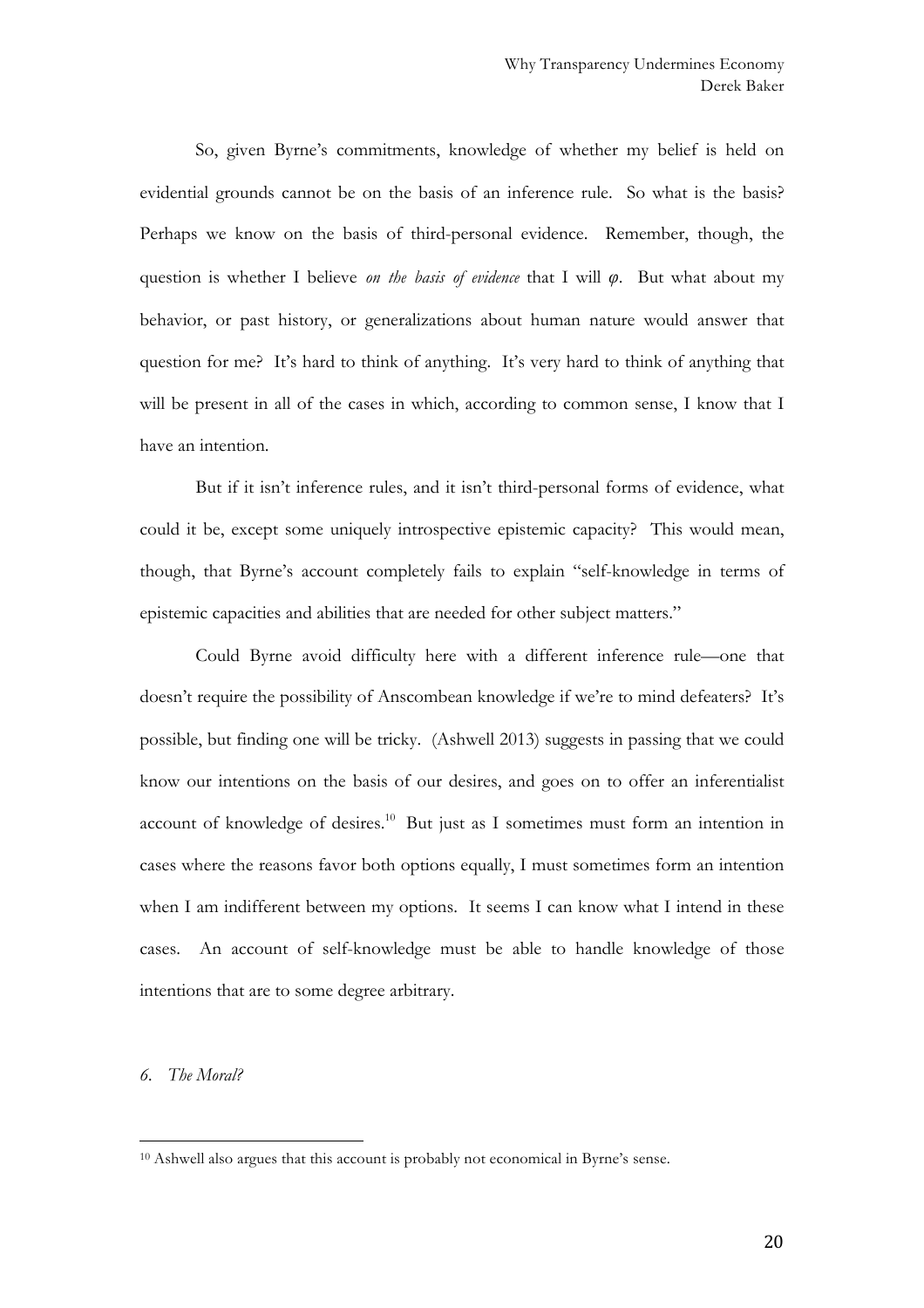So transparency can't be had for cheap. Admittedly, plenty of its advocates have found it compelling enough that they are willing to pay a high price. Richard Moran argues that the transparency of belief and other attitudes makes self-knowledge different in kind from other, philosophically more familiar forms of knowledge (2001 and 2012). In a recent paper, Markos Valaris argues that transparent self-knowledge is explained by a *sui generis* rational activity (2014: 10). Lauren Ashwell (2013) offers an inferentialist account of the transparency of desire which she frankly admits to be incompatible with considerations of economy. Of course, economy is a theoretical virtue—and if transparency accounts must give it up, that is a cost, even if it is compensated for elsewhere.

In any case, there is a wider moral: Byrne's difficulties illustrate two general challenges transparency-based accounts must address.

First, attitudes are not simply distinguished on the basis of their content, but also on the basis of how they relate (or relate the agent) to that content. To illustrate, a belief can have the same content as an intention (and so the bouletic schema risked confusing the two). What distinguishes the attitudes when their content is identical is how that content is presented: the belief as a way things are, the intention as an end or aim to be realized. The challenge for the transparency theorist is to explain how we come to know not just the content of our thoughts, but how our thoughts are related to that content, despite her commitment to the transparency of one of the *relata*.

The obvious answer is that you come to know (either inferentially or in some other way) your mental states on the basis of the other *relata,* the content (cf. Ashwell 2013; and Valaris 2014).<sup>11</sup> That may not be possible, however, with all of the relevant

<sup>11</sup> Both Ashwell and Valaris argue, for example, that desires in some way present their objects as valuable, allowing us to know our desires by asking what is desireable. This seems to commit them to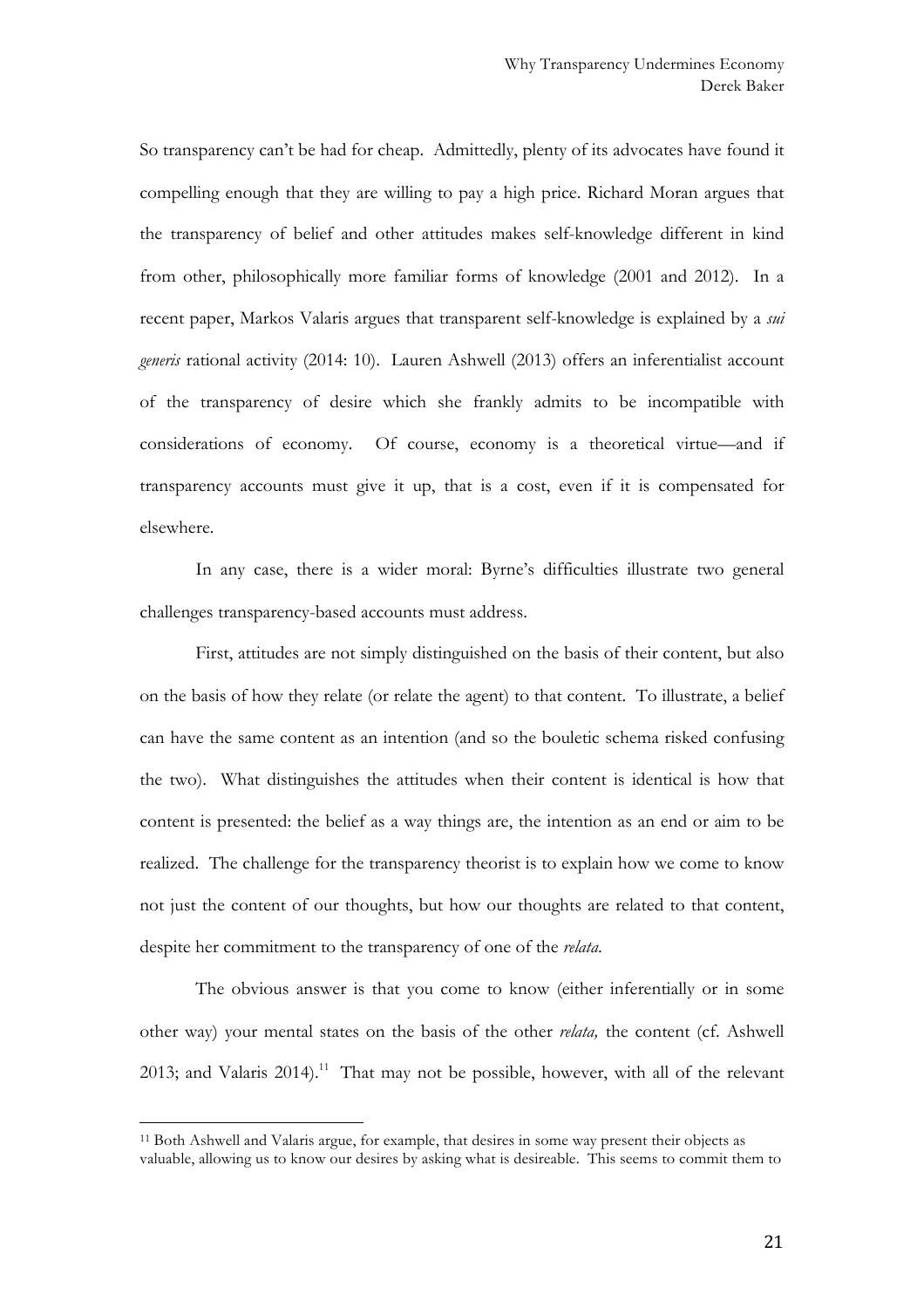states, as we saw in the case of intention—especially intentions in cases when we are indifferent and judge our options equally reasonable; these must be made arbitrarily, which seems to mean, when there is no distinguishing feature in their content.

On the other hand, Byrne did distinguish perceptual states on the basis of content, by proposing categories of v-propositions and o-propositions and so on. Yet even with the special content, the account required multiple *ad hoc* stipulations to avoid incredible predictions. This points to a second, seemingly more difficult challenge. Perception relates to its content in a manner that does not *commit* the agent as belief does (cf. Schafer 2013). I can see the lines as unequal, without accepting that they are unequal; but if I believe them to be unequal, that just is accepting that they are unequal.

Byrne simply denied that perception was non-committal: seeing was literally believing. This is counterintuitive, but given his commitment to transparency, wellmotivated. For as we said, in a transparency account, the obvious way we come to know the specific ways our mind relates to its content is on the basis of the content itself. But with non-committal states, the question is how I have access to the content, when I do not hold that content to be part of the world.12 Why aren't both *relata* transparent (or simply invisible)?

A transparency-based inferentialist account of self-knowledge actually comes at the price of economy. It does so because of the difficulties of specifying, on the basis of those propositions to which the agent is committed, the variety of attitudes she may hold to that same content. Non-committing states create further problems for it: to explain

<u> 1989 - Johann Stein, fransk politik (d. 1989)</u>

a *guise of the good* position on motivation, and in the case of Ashwell, a version especially similar to that found in (Johnston 2001; and Oddie 2005; but also see Tenenbaum 2007; and Schafer 2013). For examples of recent criticisms of such views, see (Schroeder 2008; and Baker 2014).

<sup>12</sup> (Valaris 2014: 15) suggests that this could perhaps be explained if perceptual states take nonpropositional content. The suggestion is intriguing, but it would need to be developed in more detail before its promise could be assessed; and we would need to know if this solution could be extended to other plausibly non-committal states, such as, say, imagining.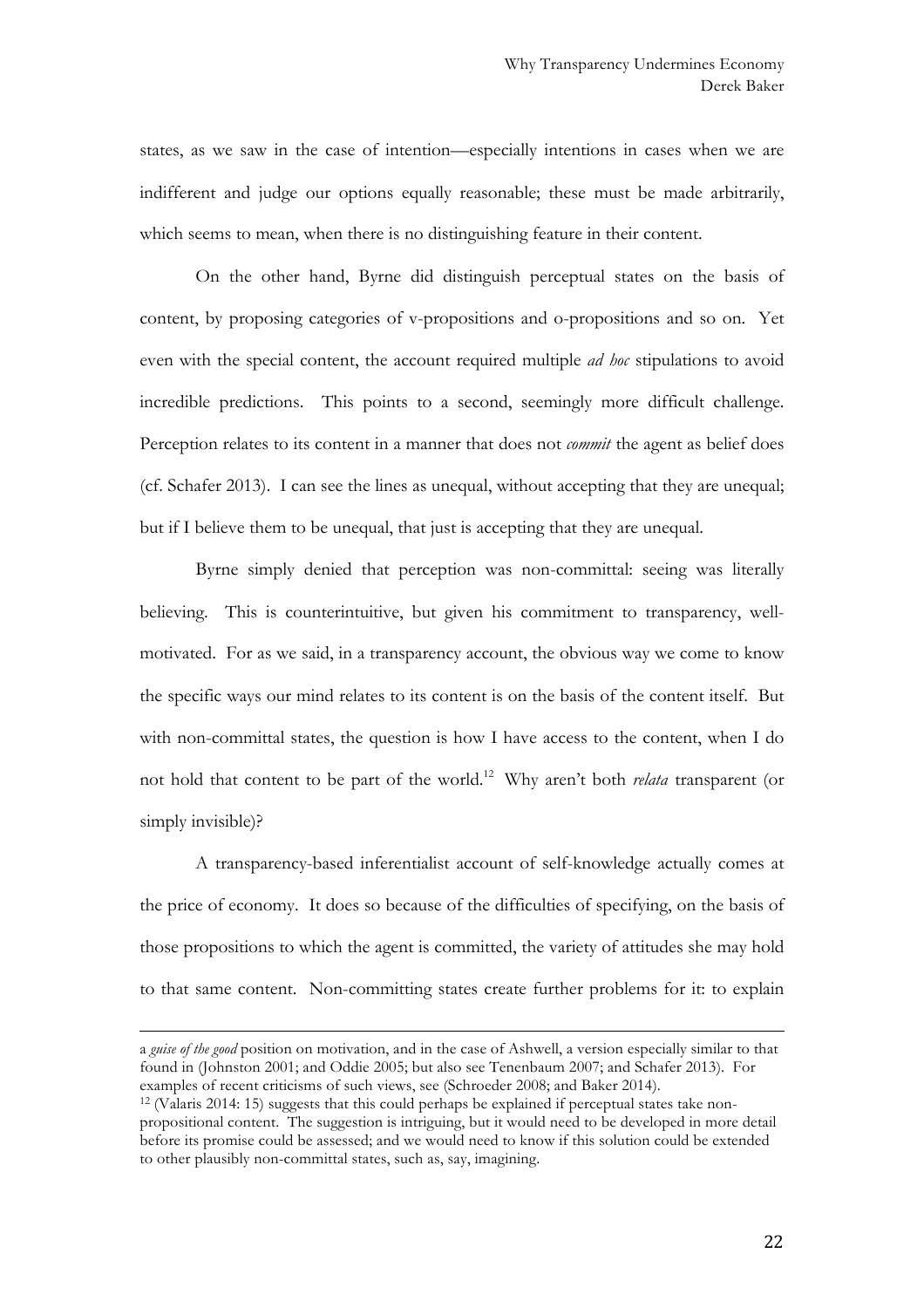access to the content that provides knowledge of these states, it must make counterintuitive claims about commitment. Some other variety of transparency may be better able to solve these problems, but they are problems for which a solution must be given.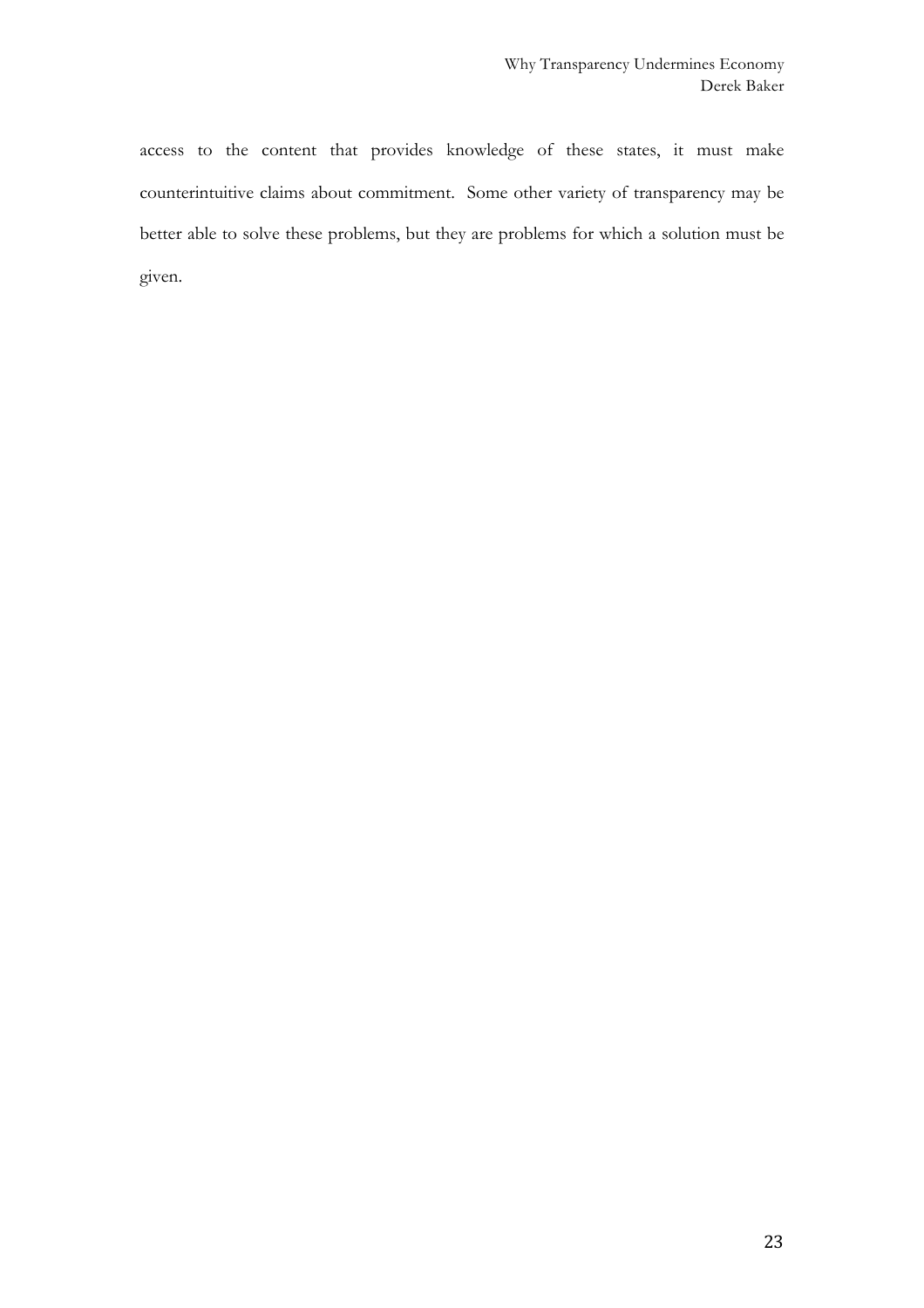## *References*

Anscombe, G.E.M. 1957. *Intention.* Blackwell University Press.

- Ashwell, L. 2013. Deep, Dark… or Transparent: Knowing Our Desires. *Philosophical Studies* 165: 245-56.
- Baker, D. 2014. The Abductive Case for Humeanism over Quasi-Perceptual Theories of Desire. *The Journal of Ethics and Social Philosophy* 8: 1-29.
- Boyle, M. 2011. Transparent Self-knowledge. *Proceedings of the Aristotelian Society, Supplementary Volume* 85: 223-41.
- Byrne, A. 2005. Introspection. *Philosophical Topics* 33: 79-104.
- \_\_\_\_\_\_\_\_. 2011a. Knowing That I Am Thinking. In *Self-Knowledge,* ed. A. Hatzimoysis, 105-24. Oxford: Oxford University Press.
- \_\_\_\_\_\_\_\_. 2011b. Knowing What I Want. In *Consciousness of the Self: New Essays,* eds. J. Liu and J. Perry. Cambridge: Cambridge University Press.
- \_\_\_\_\_\_\_\_. 2011c. Transparency, Belief, and Intention. *Proceedings of the Aristotelian*

*Society, Supplementary Volume* 85: 201-19.

- \_\_\_\_\_\_\_\_. 2012. Knowing What I See. In (Stoljar and Smithies 2012: 183-210).
- Carruthers, P. 2013. *The Opacity of Mind: An Integrative Theory of Self-Knowledge,* Oxford: Oxford University Press.
- Chalmers, D. 2006. The Representational Character of Experience. In *The Future for Philosophy,* ed. B. Leiter, 153-81. Oxford: Oxford University Press.
- Evans, G. 1982. *The Varieties of Reference.* Oxford: Oxford University Press.
- Humberstone, L. 1992. Direction of Fit. *Mind* 101: 59-83.
- Johnston, M. 2001. The Authority of Affect. *Philosophy and Phenomenological Research* 63: 181-214.
- Lycan, W.G. 1996. *Consciousness and Experience,* Cambridge, MA: MIT Press.